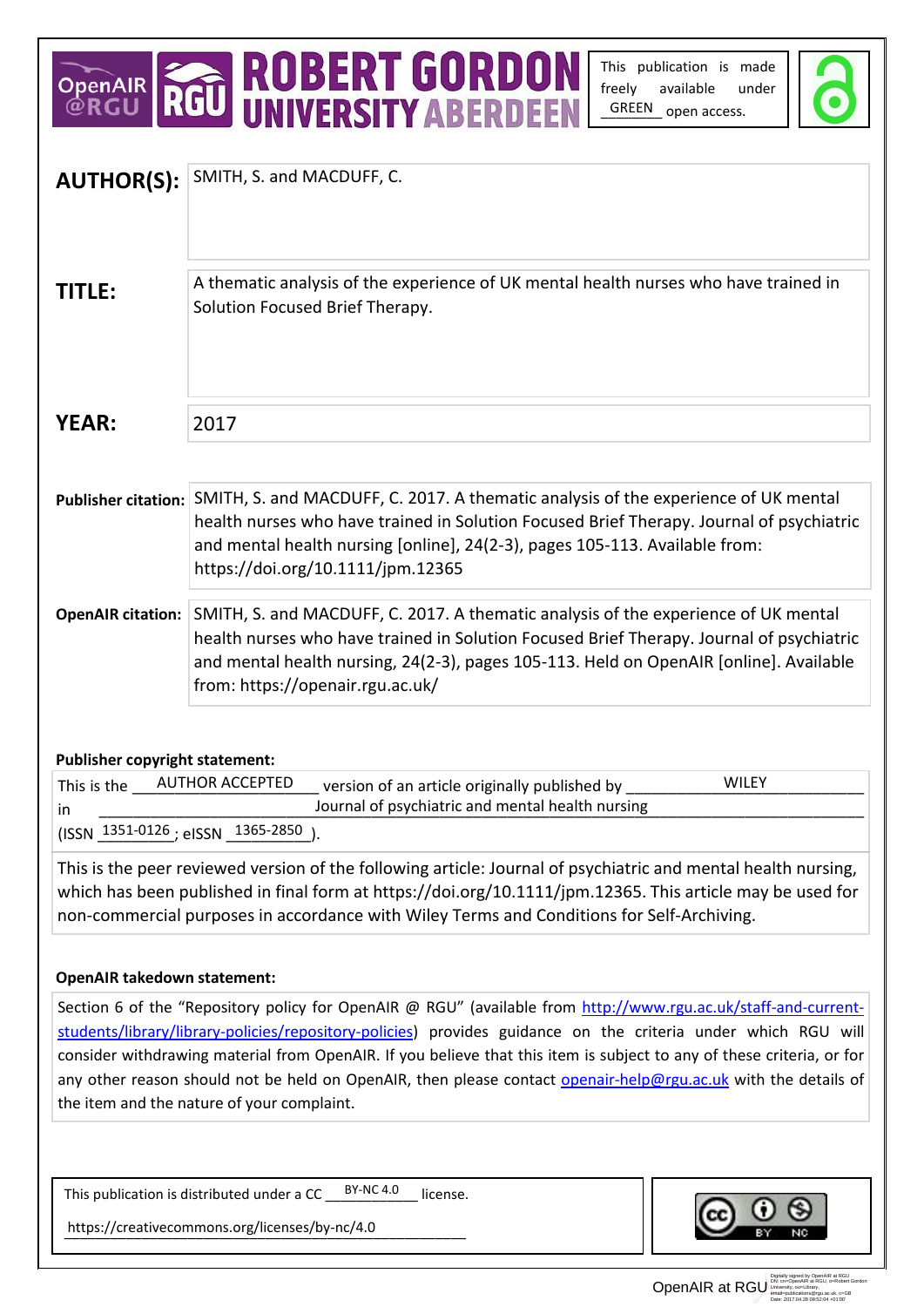#### **ABSTRACT**

**Introduction:** SFBT is a psychotherapeutic model which aims to 'build solutions' rather than 'solve problems'. It has evolved into a structured communication framework utilised across a range of disciplines, focusing on the future, as opposed to the past, and on participant's strengths and abilities, as opposed to their problems and deficits. There have been no studies exploring the experience of training in SFBT from the perspective of the nurses being trained. **Aim:** This study sought to explore the experience of nurses who had completed a six-month training course in SFBT. **Methods:** Using a qualitative methodology, 20 nurses who had undertaken SFBT training were interviewed at various locations across Scotland. **Results:** Five main themes emerged from analysis of the 20 interviews. Many of the participants reported increased trust in their clients and enhanced role satisfaction. **Implications for Practice:** Training in SFBT provides nurses with an alternative model of practice to the dominant 'medical' and 'psychological' models of contemporary practice. The experiences of the participants in this study suggest that SFBT can be a useful intervention in nursing practice and that nurses can easily incorporate SFBT into their practice.

*Keywords: Communication, Solution Focused Brief Therapy, Client Empowerment, Trust, Nursing Values.*

*Relevance Statement:* This paper argues that training in SFBT enhances mental health nurses ability to work with patients / clients in a trusting, collaborative and concordant manner. It suggests that training in SFBT can have a profound impact on the practice and professional identity of mental health nurses, and that this aspect of practice has not been previously explored.

# **Accessible summary**

What is known on the subject?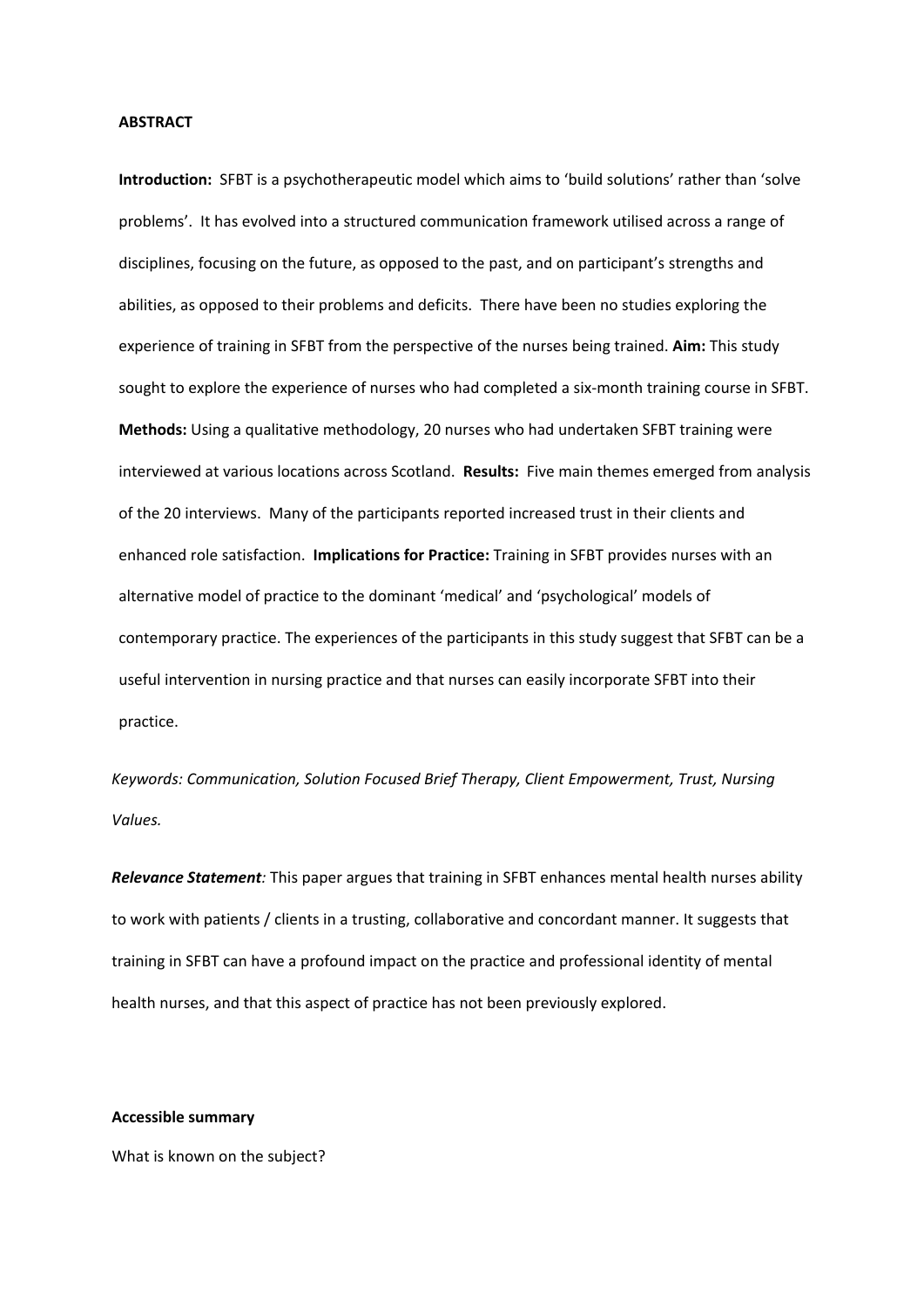- Solution Focused Brief Therapy (SFBT) is an effective model of brief psychotherapy.
- Evidence suggests that nurses can be trained to deliver SFBT with only a few days training.
- It has been argued that SFBT reflects the core values of nursing practice, but no empirical research has been undertaken to validate this assertion.

What this paper adds to existing knowledge.

- This is the first time the impact of such training on nurses' sense of professional and personal identity has been explored.
- Drawing upon data derived from twenty interviews this paper explores the key themes reported by nurses in relation to their personal experience of training in SFBT.
- This paper extends our understanding of the lived experience of mental health nurses and facilitates discussion on the preparation and practice of their role.

What are the implications for practice?

- Training in SFBT can provide a framework for nurses to empower their clients/patients to take control of their own recovery in a shared and trusting relationship.
- Training in SFBT can enhance nurses' sense of trust in their clients.
- Training in solution focused *interactions* may provide a framework for many nurses to provide the type of collaborative, patient‐led care they aspire to.

# **Background**

Solution Focused Brief Therapy (SFBT) is a psychotherapeutic model which aims to 'build solutions' rather than 'solve problems' (Popescu, 2005; Iveson, 2002). It differs from most other psychotherapies in this respect; rather than attempting to develop an in‐depth understanding of the complexity, and history, of the presenting problem, SFBT looks to the future and focuses on the times when the problem is not experienced by the client (exceptions). The therapist aims to help the client create rich descriptions of what their life will be like when the problem is gone, and to scale their progress towards experiencing that state (Trepper et al, 2006). The theoretical and practical underpinnings of SFBT have been outlined and discussed elsewhere (Bliss, 2014, Bavelas et al, 2013, Macdonald, 2011; Iveson, 2002; De Shazer et al, 1986) but can be summarised as: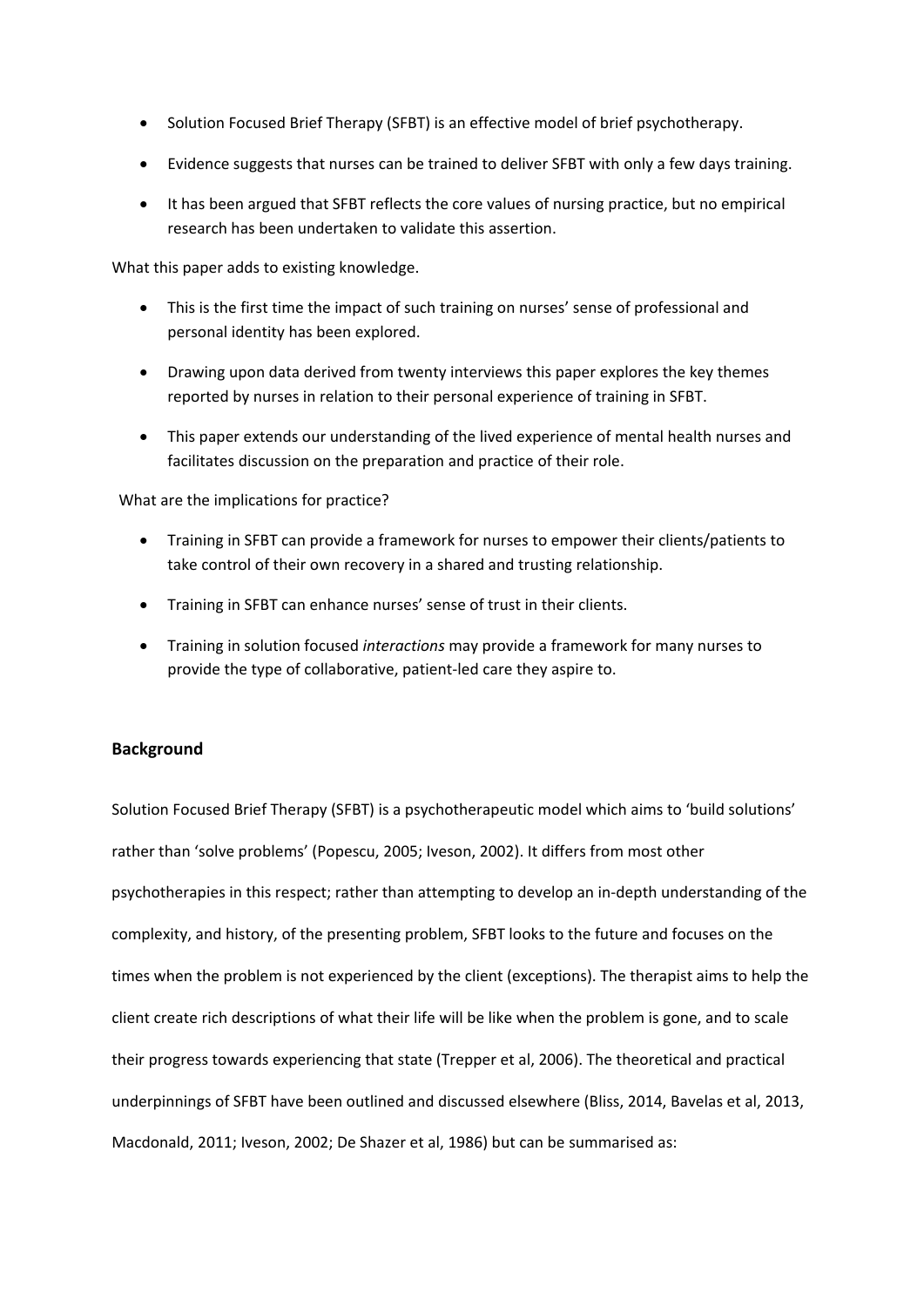- The resources for change are in the client: she/he is the expert on their own lives and hopes
- 'No problem can be solved by the same kind of thinking that created it': Solution Building utilises a different mind‐set to that of Problem Solving
- The therapist does not need to know anything about the facts and circumstances of the problem: see the first point above.
- The role of the therapist is to help the client recognise where exceptions are occurring in their life and to do more of the things associated with these events.

Thus, unlike other briefer, but problem focused, therapeutic approaches such as Cognitive Behaviour Therapy (CBT) or Interpersonal Psychotherapy (IPT) the therapist doesn't take a theoretical position on the formation and/or maintenance of the client's problem, but makes a pragmatic acceptance that there *is a problem* and then works with the client towards building a solution, rather than *resolving the problem*. Analogous to this distinction is the scenario where one is getting wet in a rain shower; it is easier to put up an umbrella (building a solution) than to stop it from raining (resolving the problem). SFBT has evolved into a structured communication framework utilised across a range of disciplines, focusing on the future, as opposed to the past, and on participant's strengths and abilities, as opposed to their problems and deficits. Outcome studies have shown SFBT to be at least as effective as other forms of psychotherapy, particularly other briefer therapies such as CBT and IPT, (Kim, 2008; Gingerich et al, 2012; Trepper & Franklin, 2012) and to typically achieve successful outcomes in an average of between 2.9 and 10 sessions (Johnson & Shaha, 1996; De Jong and Berg, 1998; Macdonald, 2011; Knekt et al., 2011, Macdonald, 2011, 2016).

### **Nursing**

A number of authors (Webster, 1990; Montgomery and Webster, 1994; Hillyer, 1996) have argued specifically that the approach is congruent with the values underpinning nursing practice. Montgomery and Webster (1994) argued that solution‐oriented approaches provided a framework to promote a paradigm shift, from a cure-orientation to a care-orientation, in health care, and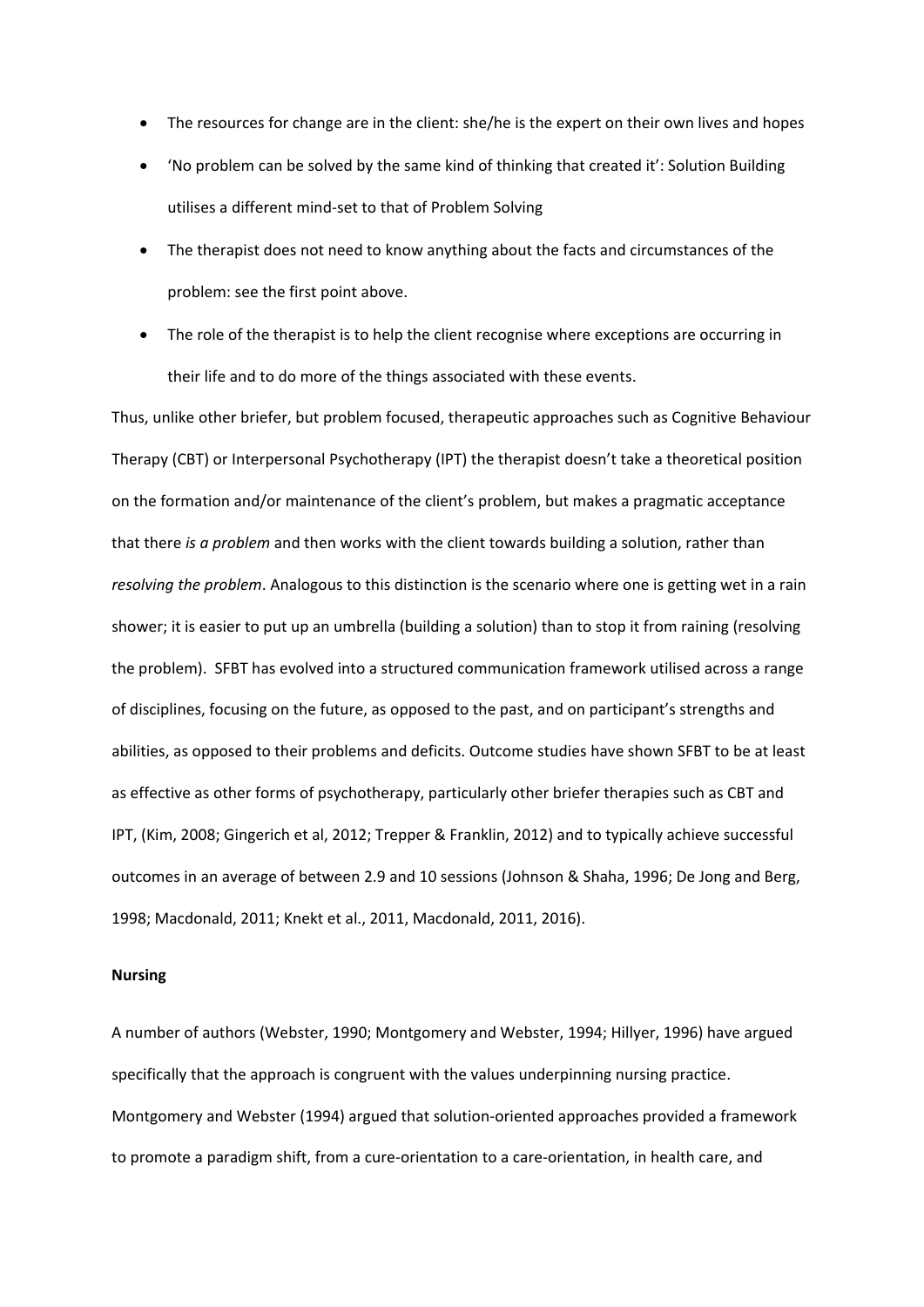particularly in nursing. They argued that brief therapeutic approaches could enable nurses to re‐ engage with their clients; concluding that working within a caring paradigm nurses can,

> "respond to their [clients'] vulnerability rather than their pathology. Instead of diminishing our clients with the mystique of our own power and knowledge, we can give them a sense of their own power and help them rediscover their resources."

> > (p. 296)

Hillyer (1996) argued that the concepts underlying SF questions were consistent with nursing values,

"which emphasize supporting clients' strengths, focusing on health rather than pathological condition, and respecting clients' abilities to arrive at answers that are meaningful to them."

(p. 8)

These develop the argument advanced by Webster in 1990, who had argued that SFBT offered a framework for practice that was congruent with nursing, and feminist values. However, despite such early positive response, there has been little further work exploring the relationship between the practice of SFBT and the ontology of nurses and nursing practice. Indeed, there has been no empirical work undertaken to validate these early theoretical assumptions. Since 2000, nursing research in the field of SFBT has focused more on how readily nurses can learn the basic skills of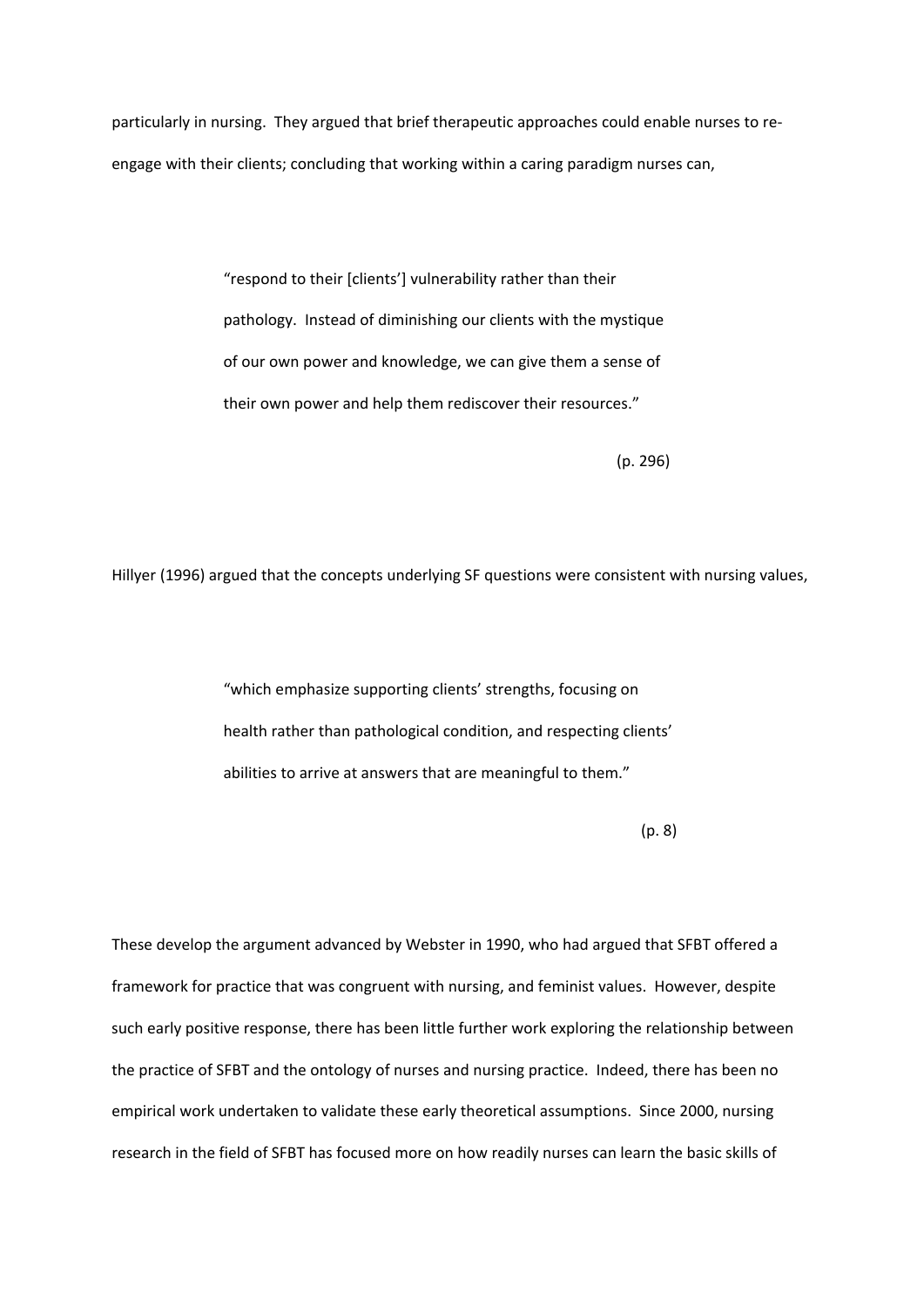SFBT in practice. Bowles et al (2001) evaluated the impact of solution focused training, delivered in four sessions over eight weeks, on nurses' communication skills and concluded that SFBT was a useful approach in teaching communication skills, noting that it was 'harmonious' with the nursing values of empowerment, increased patient responsibility and participation in care (p353). Stevenson et al (2003) carried out a multi-faceted study to assess the outcome of a SFBT training course on nurses and clients in an acute psychiatric setting, concluding only that both clients and nurses found the approach useful. Hosany et al (2007) reported on a pilot study into the outcomes of a two-day course training a group of mental health nurses in solution focused therapy techniques. They reported a significant positive shift in terms of participants reducing their focus on clients' problems (P=0.001), and a positive, but non-significant, shift in terms of focusing on clients' current strengths and resources. Smith (2010), in a pilot study for the current project, explored the experience of eight nurses who had undertaken an earlier cohort of the 150 hour training course reported on here. He concluded that training in SFBT may enhance the therapeutic and professional role of nurses, but acknowledged that further research was necessary. Finally, Chambers et al (2013) discuss an evaluation of a four-day training course (one day per week for four weeks) combining Heron's six‐category intervention analysis (days 1 and 2) with SFBT (days 3 and 4) and concluded that participants had found the training useful and that it had helped to increase participants confidence in their ability to work in a therapeutic manner. However, in general the research findings are ambiguous and/or vague, and relate only to very brief training experiences. Nothing is said about why these nurses found SFBT techniques 'useful', or why their confidence is increased, let alone the process by which the experience of SFBT training may have changed the nurses' outlook and/or practice. That nurses are better able to ask solution focused questions after a brief training experience should not be surprising, that is simply a technical acquisition; what is of greater interest (and is the focus of this particular study) is the affective changes that nurses may, or may-not, experience in the context of that training and the manner in which that may enhance their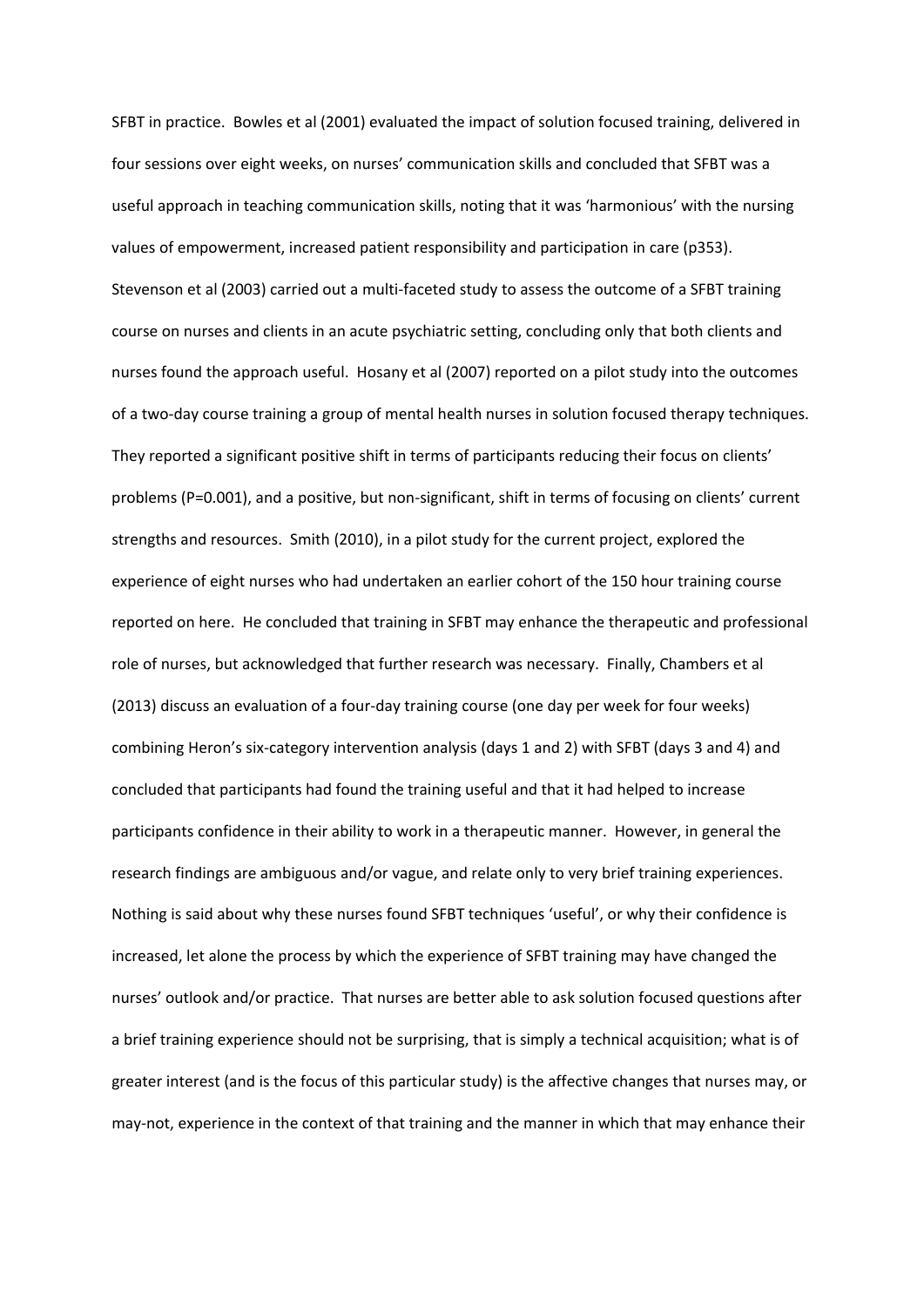therapeutic relationships with clients. This deeper aspect has never been explored in this context before.

#### **Aims**

The aim of this study was to explore the experience of nurses who had undertaken a prolonged (150 hours) period of training in SFBT. A prolonged period of training was chosen as it was assumed that a longer training period would produce a more discernible change in the nurse's practice and that this, in turn, would aid discussion of any changes which had occurred. This assumption is, however, returned to in the conclusions section.

# **Methods**

This study employed a narrative research design, within a qualitative methodology, in which a paradigmatic analysis (Polkinghorne, 1995) of interview transcripts was conducted in order to generate an inductive understanding of the individual experience. Thematic analysis allowed the emergence of key common themes across the group experience to be identified.

#### *Participant selection*

The study population was a convenience sample made up of former students who had completed the SFBT course at Robert Gordon University (RGU). Participants were invited to take part in the study via an online professional support group for SFBT practitioners, all of whom had completed the above training course. In all, 75 potential participants were contacted with an information sheet about the project, a copy of the project proposal and a link to a dedicated webpage on the RGU website, and 31 (41%) responded. Of these 31, due to actual availability of respondents to be interviewed, 20 interviews took place at various locations across Scotland.

#### *Setting*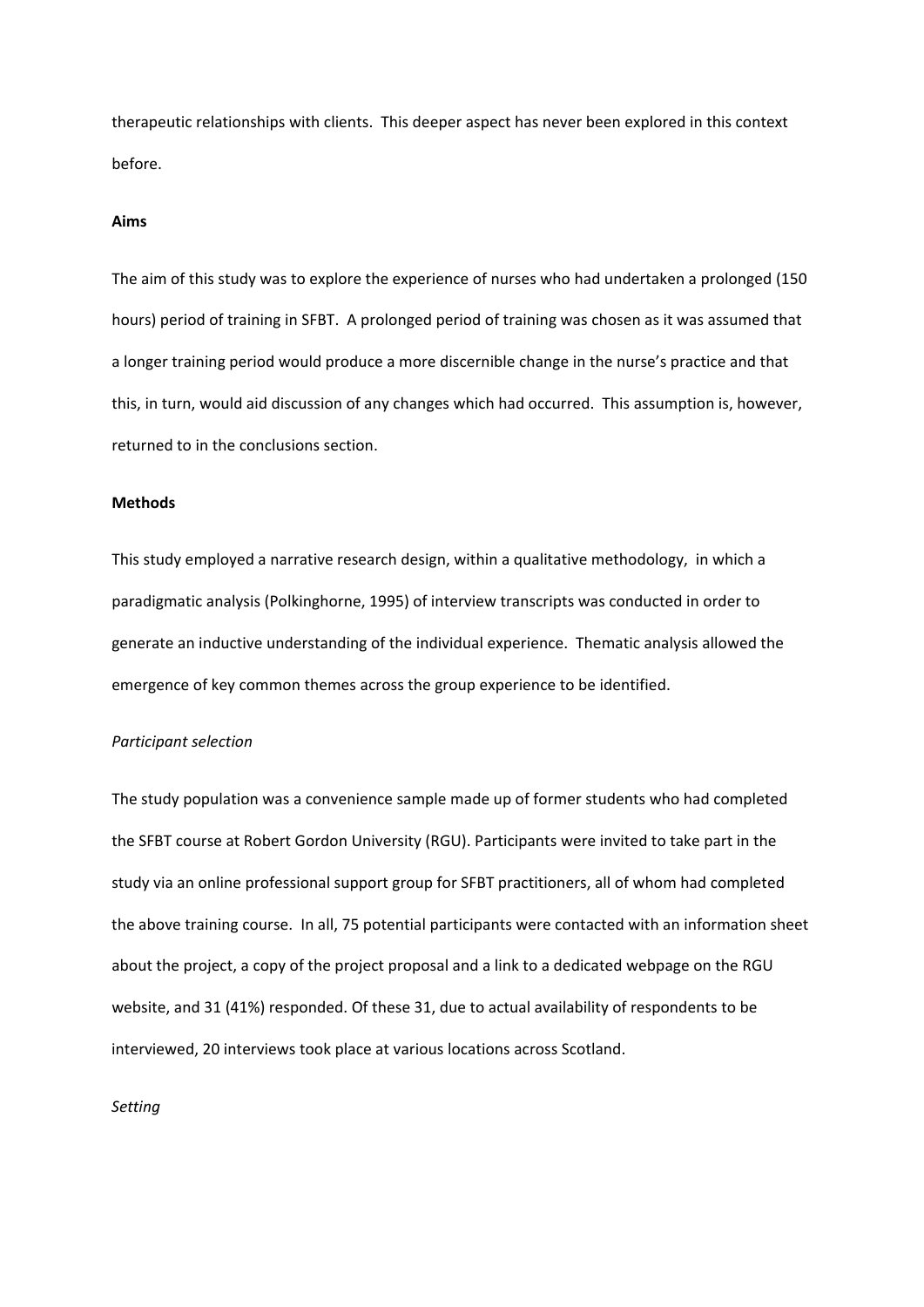The majority of interviews lasted between 45 and 90 minutes and took place in the participant's workplace, although a small number took place at other locations convenient for the participant. All interviews were carried out in private with only the participant and researcher (SS) present, and were digitally audio recorded.

# *Data collection*

All 20 interviews followed a semi‐structured format, (see figure 1 for a schematic representation of the interview process) allowing the researcher to respond to participants' responses and develop emerging themes as appropriate. The initial question, "What has changed since you commenced the course?" allowed participants to choose how best to reply in relation to their experience. To help expand on the initial question, several anchor questions were developed. These sought to break down the temporal boundaries of the emerging narrative into convenient sections. The anchor questions used were:

• How would you describe your practice before you commenced the course?

• What were your expectations when you applied for the course?

• On a scale of '0' to '10', where '10' is 'all your expectations were fully met and you got what you wanted from the course', and '0' is 'you got nothing from the course, it was a complete waste of time', to what extent were your expectations met?

• What would have made your experience '1' point higher?

• How would you describe your practice since you have completed the course?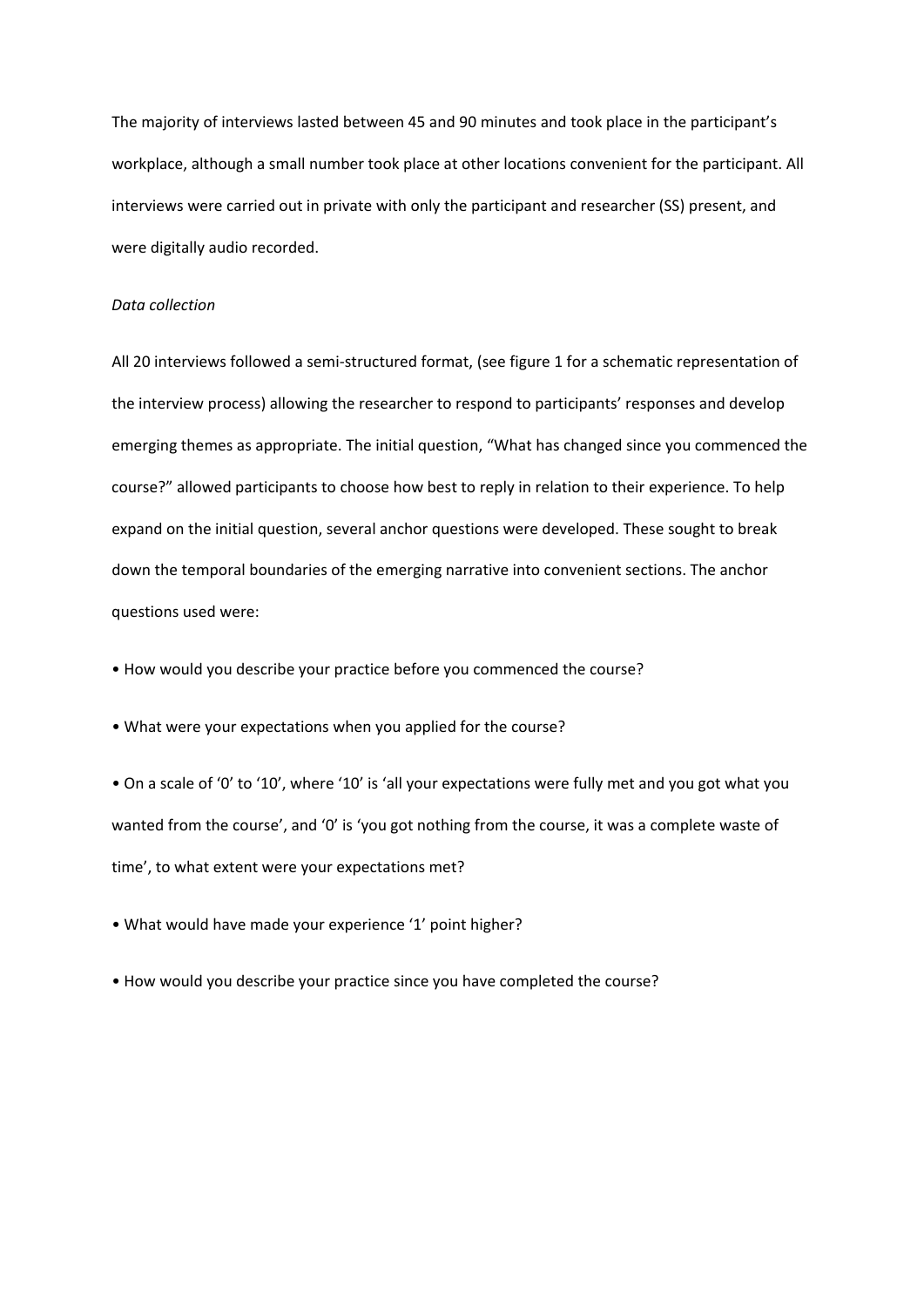

Figure 1: Schematic representation of the interview process

This, then, followed a chronological structure of pre‐SFBT training, expectations on applying for the course, experience of training, and post‐SFBT training experience. This approach to data collection had previously been tested in a pilot study (Smith, 2010). Audio recordings were transcribed by SS after all interviews had been completed.

# *Ethical considerations*

Ethical approval for the study was granted by RGU Research Ethics subcommittee prior to commencement of the study. The primary ethical consideration related to the dual roles of SS, as Course Leader on the SFBT training course and as researcher into the experience of trainees' on the course, and the potential of this dual role to result in researcher bias. The advantages and disadvantages of conducting such practitioner research are well recognised. Lunt and Fouché (2010) synthesise the major arguments, suggesting that the heightened potential to build collaborative, contextually rich understanding between researcher and participant is balanced against the risk of role‐blurring and a potential reduction in the ability to be self‐critical. However, McCormack (2009) argues that practitioner research is no different to any other research approach, in that it requires the same methods of rigorous and systematic enquiry, clearly linking methodology, method and analysis. The methods by which this was undertaken in the present study included the use of peer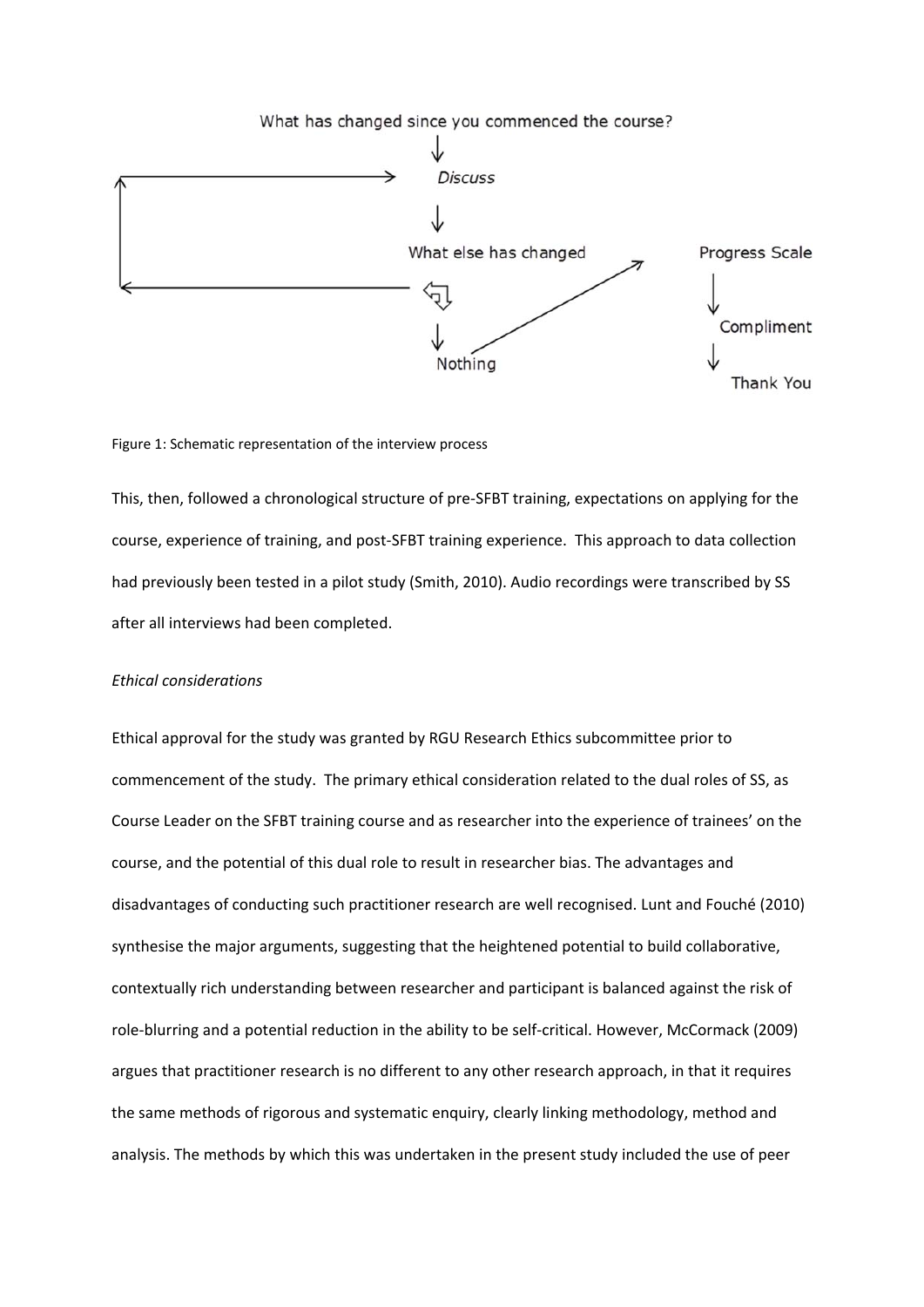de-briefing, member checking, the use of a reflexive diary and production of an audit trail (see table

1) and are described in full detail elsewhere (Smith, 2015).

Stage 1 75 potential participants identified and contacted by email. Stage 2 31 (41%) participants agree to be interviewed. Stage 3 20 interviews (64%) actually carried out (no internal factors involved in determining inclusion). Stage 4 Transcript of interviews. Stage 5 Analysis of transcripts using adaption Colaizzi's (1978) seven‐step formulated meaning model. Stage 6 Member checking Stage 7 Analysis of data using thematic, paradigmatic and typological approaches.

Table 1: Process of data collection and analysis.

# **Analyses**

Thematic analysis was carried out using an adaptation of Colaizzi's (1978) seven‐step formulated meaning model, whereby significant statements were parsed into discrete statements of articulated meaning, and were then identified using a recursive analysis, as contributing to emerging themes. All data was analysed by SS, supported by a three‐person, doctoral studies supervisory team led by CM. A random sample of three transcripts and analyses were shared with the team, who carried out their own analysis and found these to be congruent with the analyses carried out by the researcher. Data was managed manually to allow the researcher to emerge himself in the narratives participants had provided. In all cases themes were identified from the data. Analysis was carried out after all interviews had been conducted in order to minimise the potential for the researcher to consciously or unconsciously favour one narrative over potential others and thus 'pattern' data for survival (Bateson, 1972) at the expense of non‐patterned data i.e. to 'see' the expected at the expense of the unexpected.

# **Results**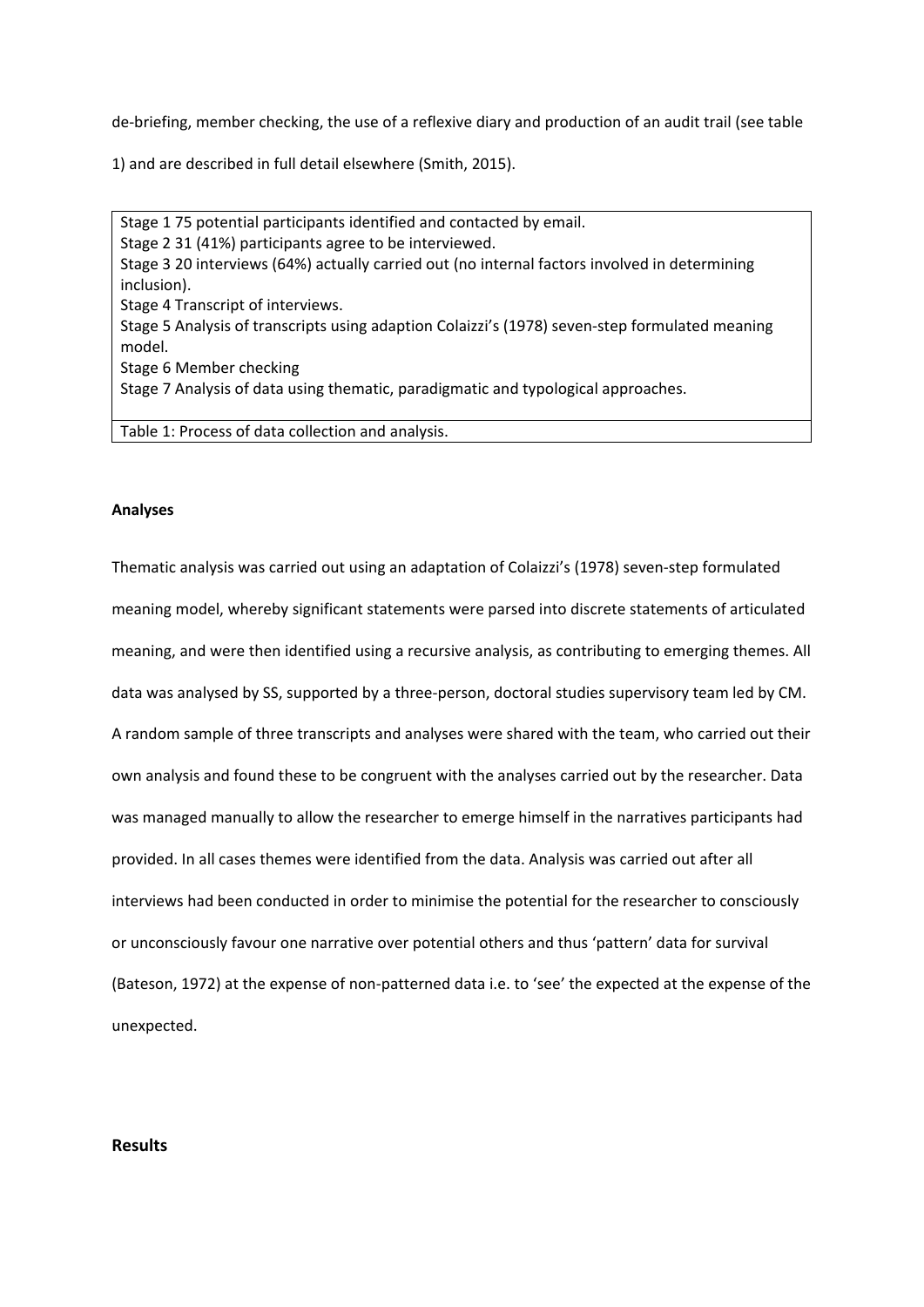# **Participant features**

Participants were predominately white (n=19) and female (n=18). The majority of the participants (n=17) worked in some form of an autonomous role, usually in a community setting, while 3 participants worked within a team setting (two participants worked in a ward setting and one in a clinic); this apart, there were no distinguishing features of the sample group. Participants were recruited from across several sites in Scotland, had trained in SFBT across eight cohorts delivered between 2007 and 2010, and had a broad range of chronological experience, from recently qualified to approaching retirement.

# **Themes**

Five key themes were identified from a paradigmatic analysis of the data. Transcripts were thematically analysed using an adaptation of Colaizzi's (1978) formulated meaning model. (Table 2.). Extracts of participant's statements are reported below.

| <b>Transcript</b>                                                                                                                                                                   | Meaning                                                                                              | <b>Theme</b>                  |
|-------------------------------------------------------------------------------------------------------------------------------------------------------------------------------------|------------------------------------------------------------------------------------------------------|-------------------------------|
| "I've become a hell of a lot more confident<br>in my job because I've got a structure to<br>follow."                                                                                | SFT training gave me a structure<br>to work with, and that has made<br>me more confident in my role. | Confidence in role            |
| "Although I don't use the whole structure<br>all the time, I use bits and bobs of it that<br>are suitable for the individual client, and<br>the clients are responding well to it." | I choose which parts of the model<br>to use, based on my perception of<br>my client's needs.         | Eclectic use of<br>model      |
| "I get, 'I'm at a 4 today, Dawn', before I<br>even ask a question; so my clients get it,<br>and they work with it really well."                                                     | My clients now use scaling without<br>a prompt from me.                                              | Client<br>engagement<br>Trust |
| "It makes me more confident, and the<br>success rate of discharges has increased as<br>well."                                                                                       | Seeing the model work has<br>increased my confidence.                                                | Confidence in<br>model        |

Table 2: Utilising adaptation of Colaizzi's seven‐step method of data analysis.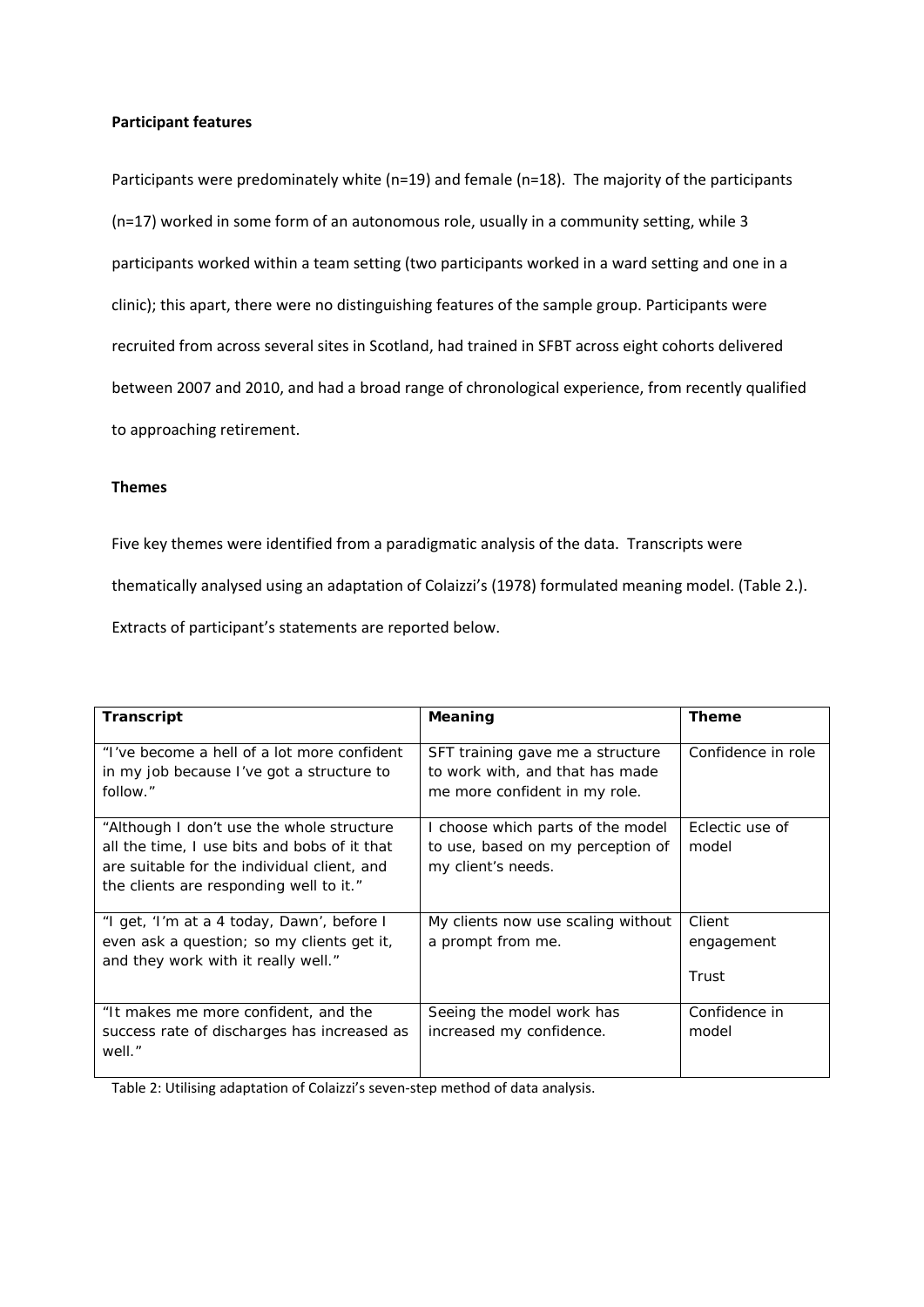#### *Client Empowerment*

The first of these themes echoes the theme of 'Trust in Clients' identified in the pilot study (Smith, 2010). There was a sense within this theme of participants being able to recognise that clients, given the chance, were often able to develop their own solutions to problems, and that the practitioners role was to facilitate that process rather than provide the client with answers. This appeared to represent a significant shift in outlook for the participants, from one in which the participant typically provided solutions for the client, to one in which the participant took on a more empowering or nurturing role.

Some participants (participant's names have been changed to protect their anonymity) reflected that since completing their training in SFBT, they were now more likely to use SF questions to help their clients find their own solutions and, while this might take several sessions, the client was more likely to carry out an action that they themselves had generated. Other participants spoke of how they saw the client taking more responsibility for the therapeutic outcome, in the sense that they were empowered to take a less passive role in the therapeutic relationship. This was a position alluded to by several participants, that clients who had typically 'not taken responsibility' for their wellbeing were now doing so. However, it could be argued that this position of 'not taking responsibility' is the only position open to the client when the nurse (or other practitioner) adopts a position where they 'are responsible' for the client's improvement and wellbeing, such a position as that described by Judy below.

> "I liked how you could put it more … the kind of responsibility, or what the patient's wanting rather than what you're wanting them to do. They're telling you what they're wanting to do, what they want to happen, as part of the assessment rather than what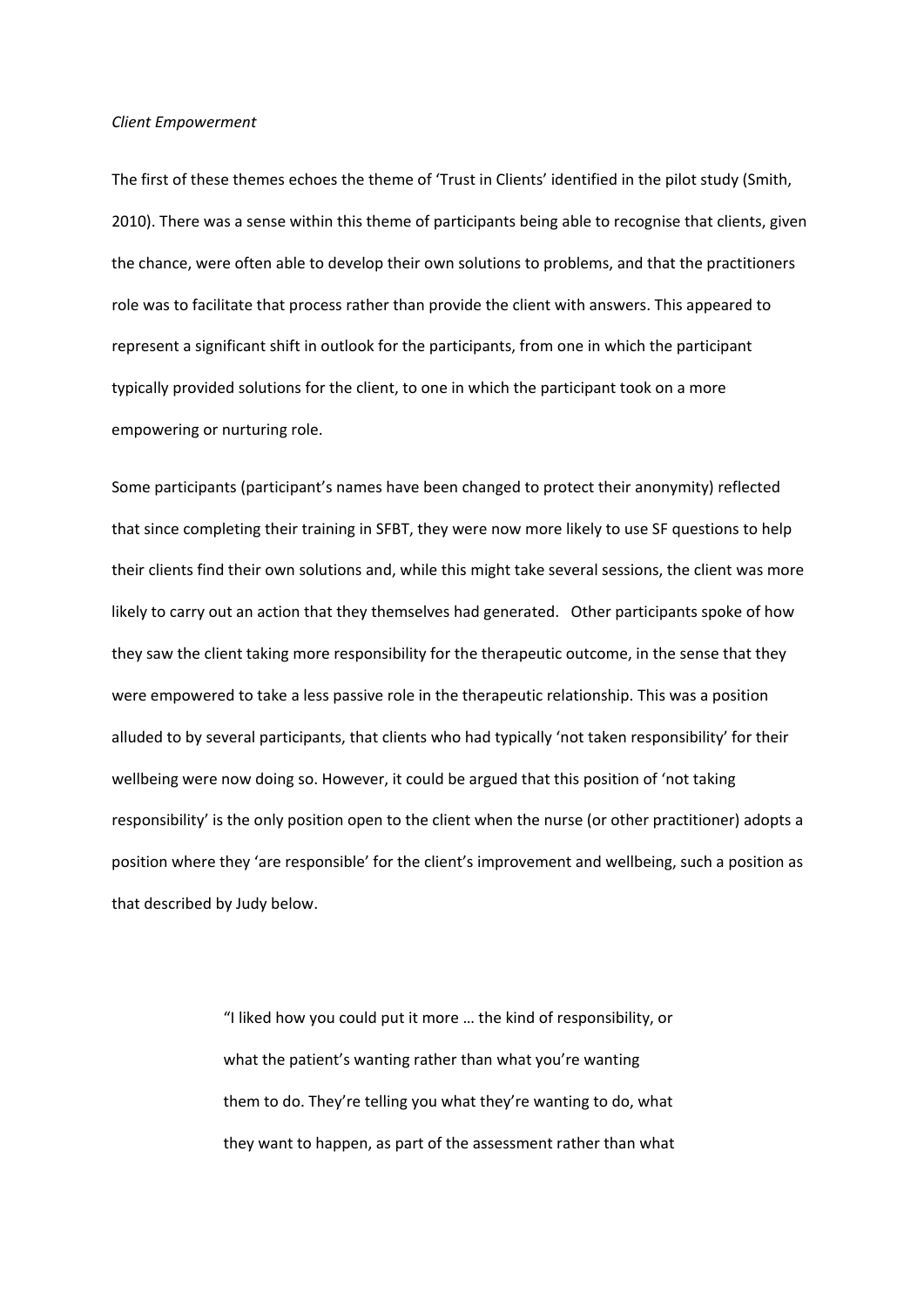I think they should be doing … or what level of functioning I think they should have."

(Judy)

Arguably, this new 'empowering' role reflected the growing trust the participant had in the client's ability to find their own solution; indeed, it is difficult to imagine how a nurse can empower a client to develop their solution building capacity in the way described above, unless the nurse believes that the client has the potential to do so.

# *Fit with Personal Values*

The second theme to emerge was a 'fit' (De Shazer, 1985) between the underpinning ideas of SFBT and their own personal values. Many participants suggested they found that the underlying principles of SFBT resonated with their own pre‐existing world view. For some, such as Lauren, this was simply a pragmatic position in which she preferred to explore potential solutions as opposed to analysing existing problems. Lauren suggested that for her, outside of the therapeutic environment, this was a 'common sense' approach to problem resolution and she was pleased to be able to bring this approach into the therapeutic arena. For others, the attraction of the SF model was that it did not feel like a model. By this participants described an aversion to working in a formalised style, and a preference for what they perceived as a naturalistic approach.

> "If they came with a crisis to do with their kids, we'd look at how they could help that. But, it would be me telling them. It was intuition, I don't like models … You can do it [SFBT] without the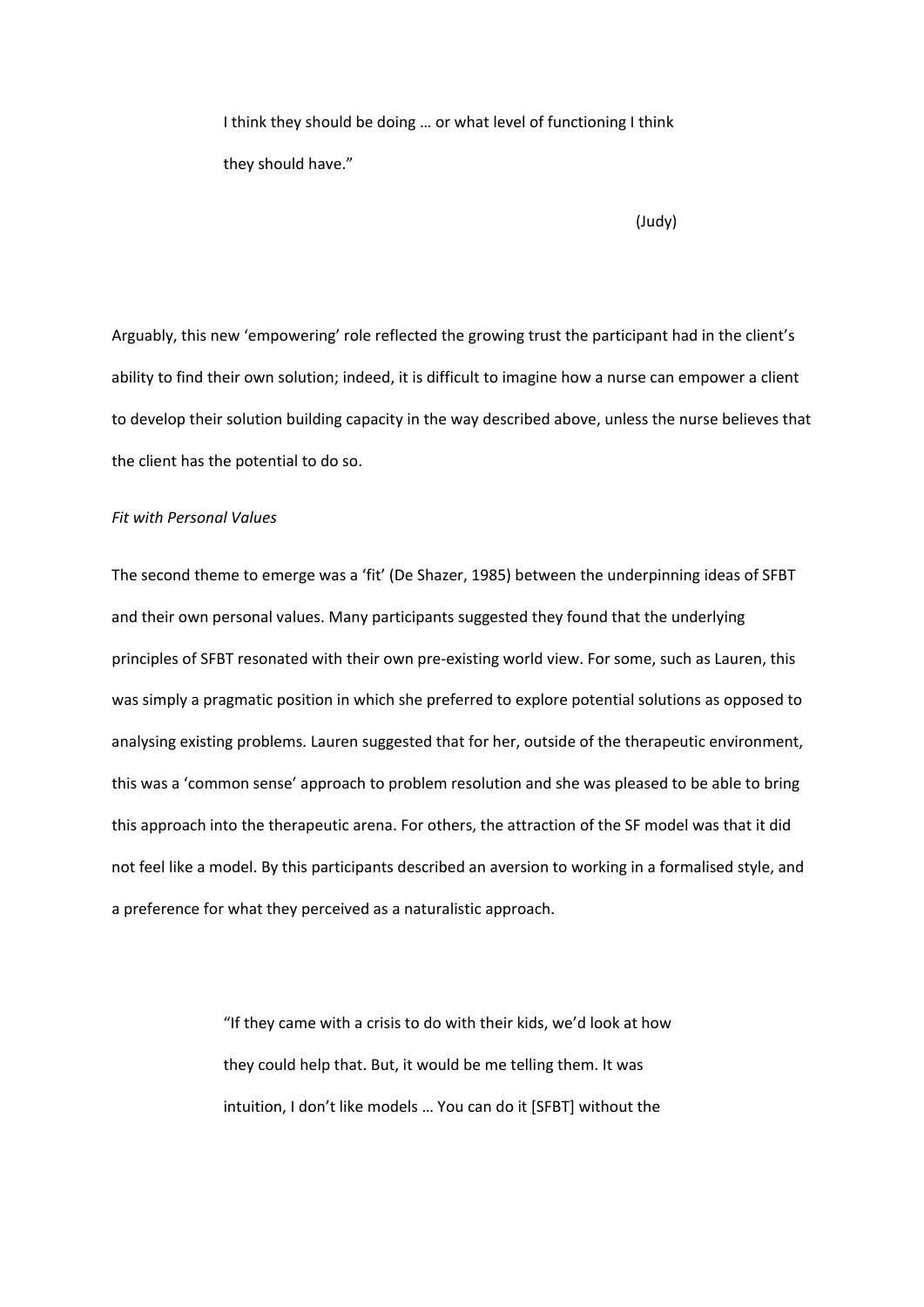client even realising you're working in an approach. It just worked with my instincts."

(Dawn)

# *Success*

The connection between Success and Fit with Personal Values was reflected on by Teresa, who implied that she had been unaware of just how dissatisfied she had been with her traditional mode of practice until she began to work in a SF way. It was her experience of satisfaction with both the process and outcomes of SF practice that prompted her to ask why she had not seen these successful outcomes previously, and to question the usefulness of the 'medical model' approach she had previously been trained to work in.

> "The medical model doesn't sit well with me; but I don't think I knew that until I started the solution focused stuff. I just thought, 'This is what we're supposed to do', and I just thought 'This is what we're expected to carry out'; and y'know I didn't realise I wasn't happy with that. It was doing the course that made me question, 'Is this working?'"

> > (Teresa)

Other participants spoke of their surprise at the positive clinical outcomes they were seeing since they began working in a SF manner. Emily spoke of her delight at being able to help people, "It really, really works, and that's what's changed for me." The obvious implication here is that Emily's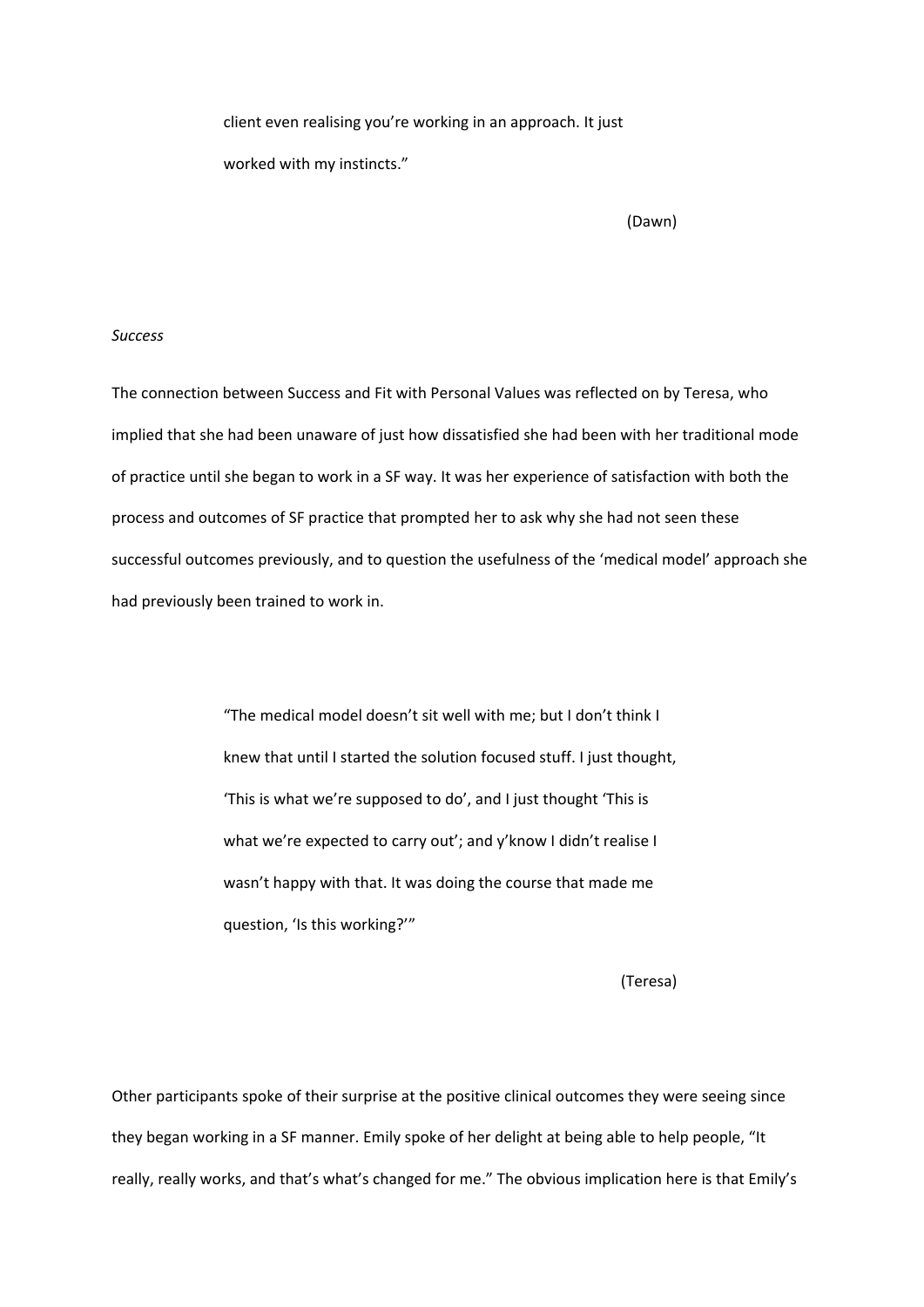previous mode of practice did not seem to 'work' as successfully for clients, and that this was not seen as 'unsuccessful' but rather, represented the norm in terms of clinical outcomes. This experience of success not only led participants to continue using SFBT but helped to reinforce their sense of professional identity, in that they were seeing themselves as 'someone who can make a difference'. Some participants had been able to set up and run a SFBT Clinic (Barbara), while others were simply pleased to 'show off' their newly acquired clinical skills to students and trainees (Janet).

#### *Framework*

The fourth theme to emerge was that SFBT training had provided participants with a framework for practice. Where previously most participants had relied on their own intuition to know how to respond to client's problem narratives, SFBT gave nurses a structure around which to build their conversations. Participants spoke about the process of solution building (of co-constructing solutions with clients) and how 'knowing what to do next' removed the burden of having to come up with a solution for the client.

> "It gives me more structure than I had before … I rarely feel out of my depth now … before, when I'd done the counselling skills course I quite often felt out of my depth at times. But I don't get that so much now. The structure of an interview really helps … just to know what the next question is."

> > (Karen)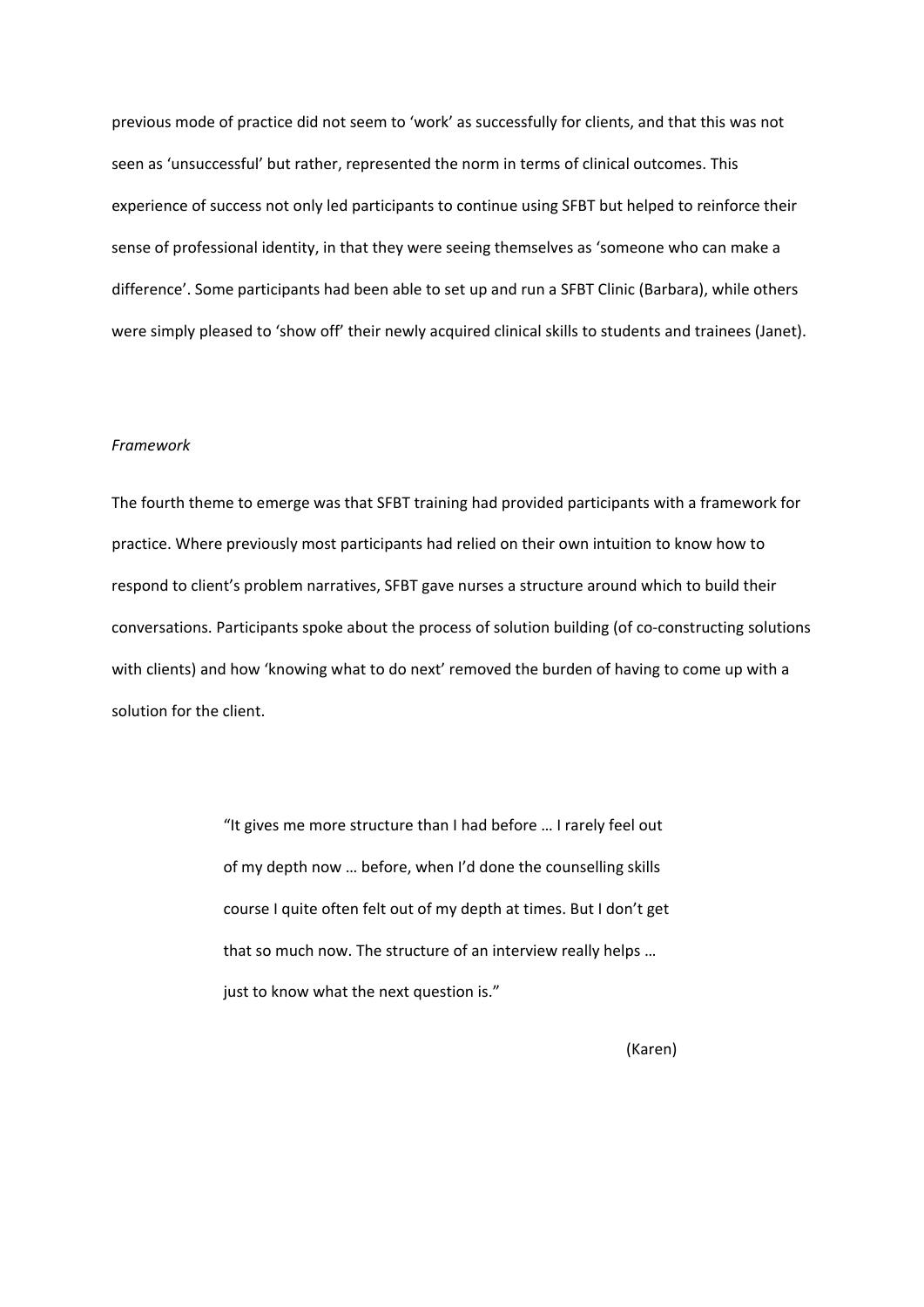This would appear to be the position that many of the participants had found themselves in previously; or rather, they found themselves in the position of doing what they felt they ought to be doing, without necessarily knowing what that was. The provision of a theoretical framework removed the need to 'pluck things out of the air' (Judy) and allowed participants to legitimise their own way of working (Michael, Dawn) and structure their work with clients (Karen, Drew).

#### *CBT Based Practice*

The majority of participants had some experience of CBT-type therapeutic work, arguably reflecting the near paradigmatic status this approach has come to have within mental health care. A *Structured Psychosocial InteRventions in Teams* (SPIRIT) course (Williams and Garland, 2002), had been delivered across one of the major sites where SFBT training had been delivered (SPIRIT training was delivered before SFBT training) and to selected staff in the other major site; thus, most participants were aware of the approach and many had used it in practice. The SPIRIT course is designed to enable nurses to promote increased access to CBT based self‐help materials. Experience and opinion of the approach varied, from dislike and avoidance of the approach (Dawn) to acceptance and use (Norman), but rarely with the sense of enthusiasm and personal fit as participants used in relation to SF work

> "I knew that CBT was okay, but it didn't particularly sit with me that well … it didn't suit me that well, although I used elements of it, and it was useful, but I didn't want to go and do CBT therapy or anything like that."

> > (Lesley)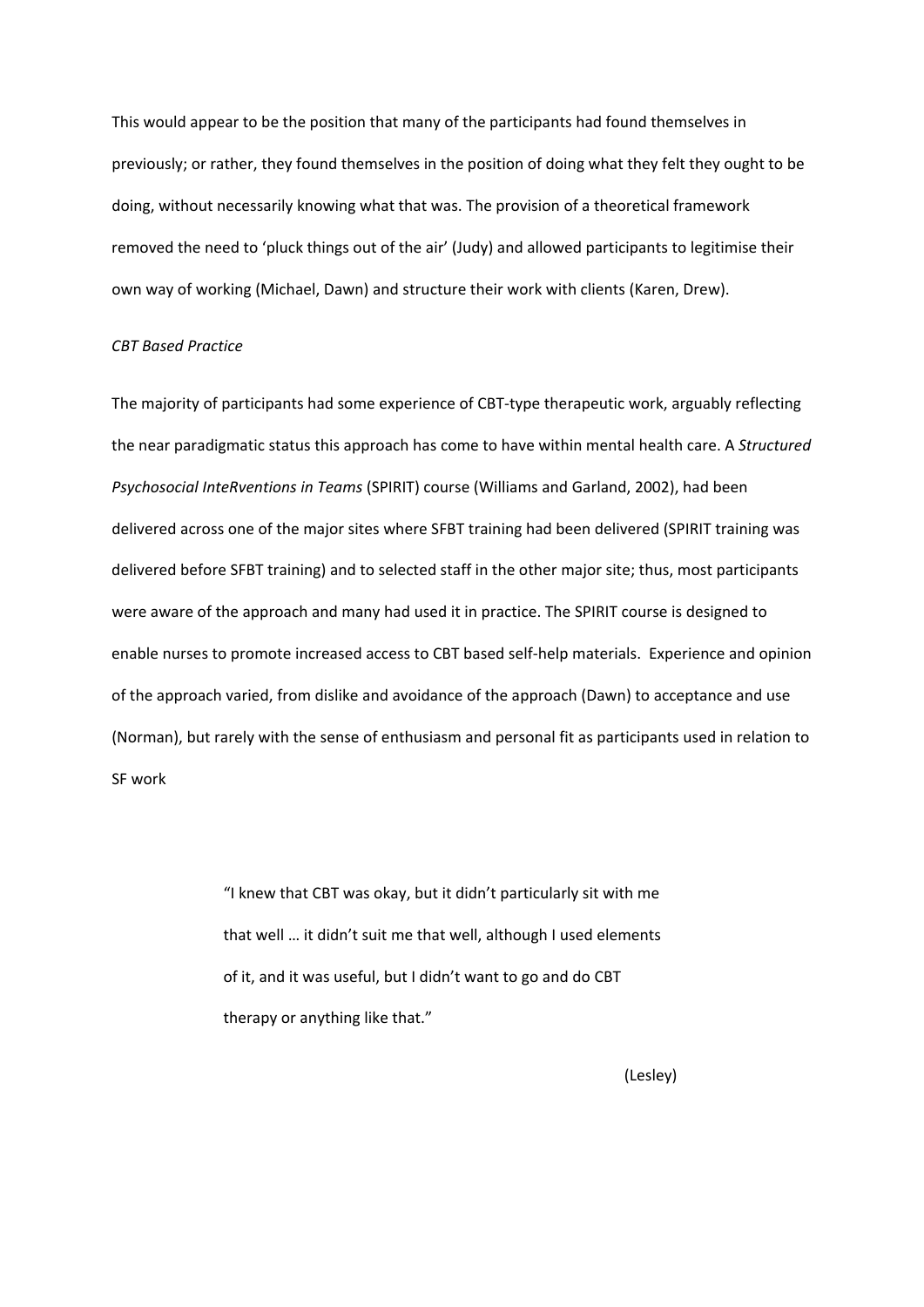This may be due to the fact that the SPIRIT training (in various guises) was delivered to most participants over a period of one to five days, thereby precluding an in‐depth understanding of CBT in its own right. Only a few participants had completed a more extended training in CBT; however, while having an in-depth understanding of the model, they continued to describe a closer personal fit with the SFBT model than with the CBT model.

### **Discussion**

The aim of this study was to explore the experience of nurses who had undertaken training in SFBT. The findings suggest that the nurses found training in SFBT had a profound effect on their clinical practice and professional identity. It appeared that the nurses were motivated to work collaboratively with clients but that their training and experience had somehow created a barrier to that genuine therapeutic relationship taking place. The results indicated that training in SFBT provided a means of circumventing that barrier, and that once these nurses engaged in a trusting, shared relationships with clients positive therapeutic outcomes often followed.In this respect, one of the most remarkable things for many participants was that SFBT 'worked'! Worked in the sense that clients 'got better' (many of the participants, while recognising the social constructivist nature of SFBT practice and it's congruence with their own personal outlook, continued to utilise medical terminology associated with an illness model), and did so in a remarkably short space of time. Despite the evidence base in the literature (Macdonald, 2011) suggesting that typical treatment times were three to ten sessions and, indeed, that SFBT was by definition a 'brief' therapy, this came as a surprise to many participants.

Many of these nurses had a significant amount of clinical experience, however almost all of them were surprised to note how little they had come to trust and respect (other than at a superficial level) the patients they worked with. The cultural norm that they described was one where patients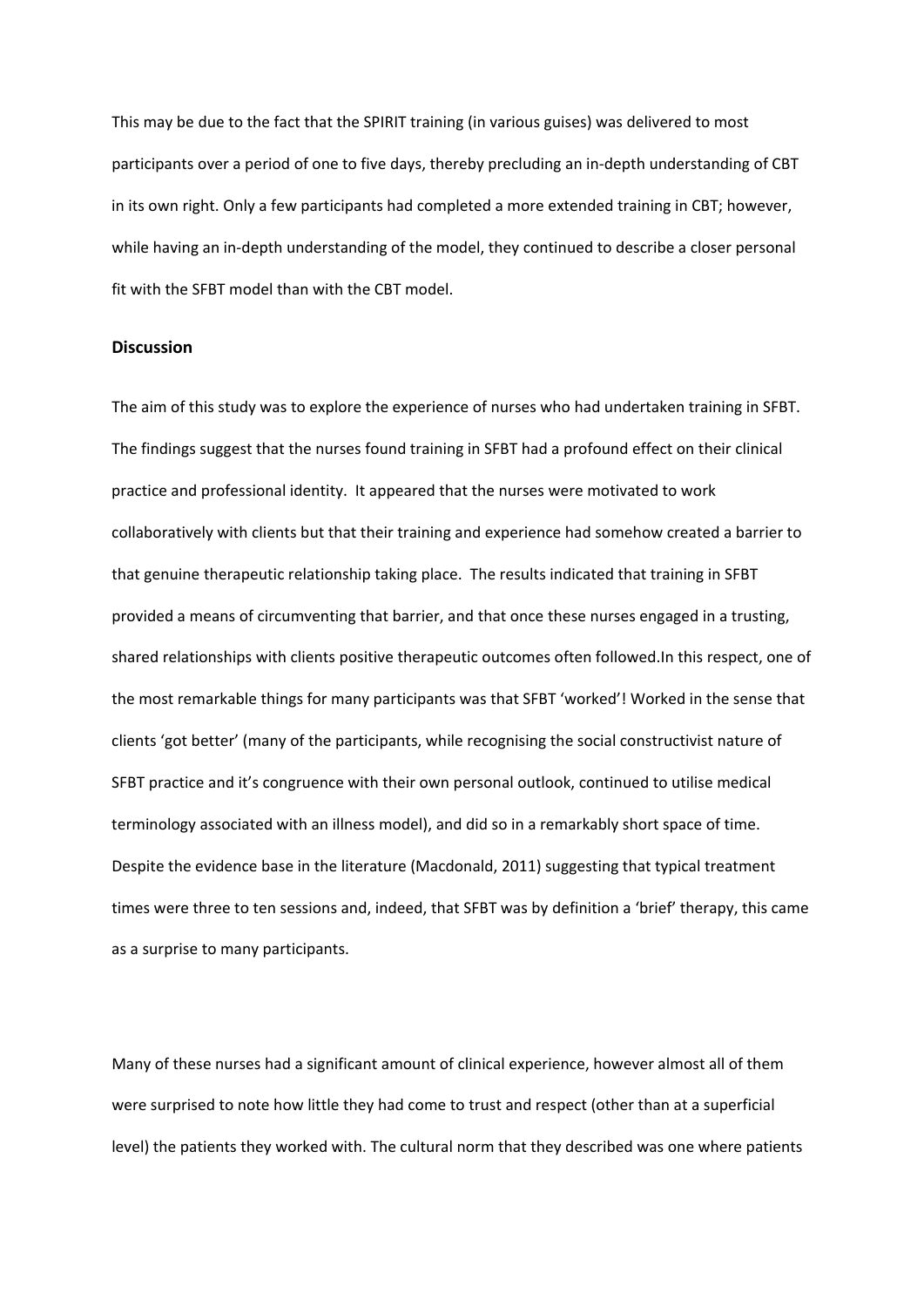were 'not to be trusted': not to be trusted with the nurses safety, not to be trusted with their own safety and not to be trusted to *really try* to get better (to take their medication, to adhere to their treatment plan, to *do what they were told).* Possibly this should not be surprising, Foucault, Baudot and Couchman (1978) argued over thirty years ago that, since the beginning of the nineteenth century, it is the unpredictability of the behaviour of *the other* that defines the social (and legal) construct of 'madness', by definition ‐ 'the mad are not to be trusted'. This was not, however, a message they had explicitly come across. It implicitly permeated almost everything they did in practice, but was submerged in an explicit message to the contrary, a rhetoric of rights, relationships and recovery. Cleary and Edwards (1999) have discussed some of the explanations given for poor nurse‐patient interactions, as has McCabe (2004). The latter noted that while "nurses can communicate well with patients when they use a patient‐centred approach" (p48) health care organisations tended not to value the extra effort this entailed, thereby discouraging a patient‐ centred environment. Altschul (1999) argued that the sheer numbers involved in nurse‐patient interactions mitigated against the formation of sustainable therapeutic relationships.

> "A little arithmetic is not out of place if one is to consider the significance of nurses' relationships with patients. How many relationships with patients can a nurse be expected to sustain at any one time? … How many therapeutic relationships can a hospitalized patient form with nursing staff?"

> > (p.262)

More recently, Thibeault et al (2010) have argued that patients expect and value a positive therapeutic relationship with nurses, but that nurses find it increasingly difficult to provide this in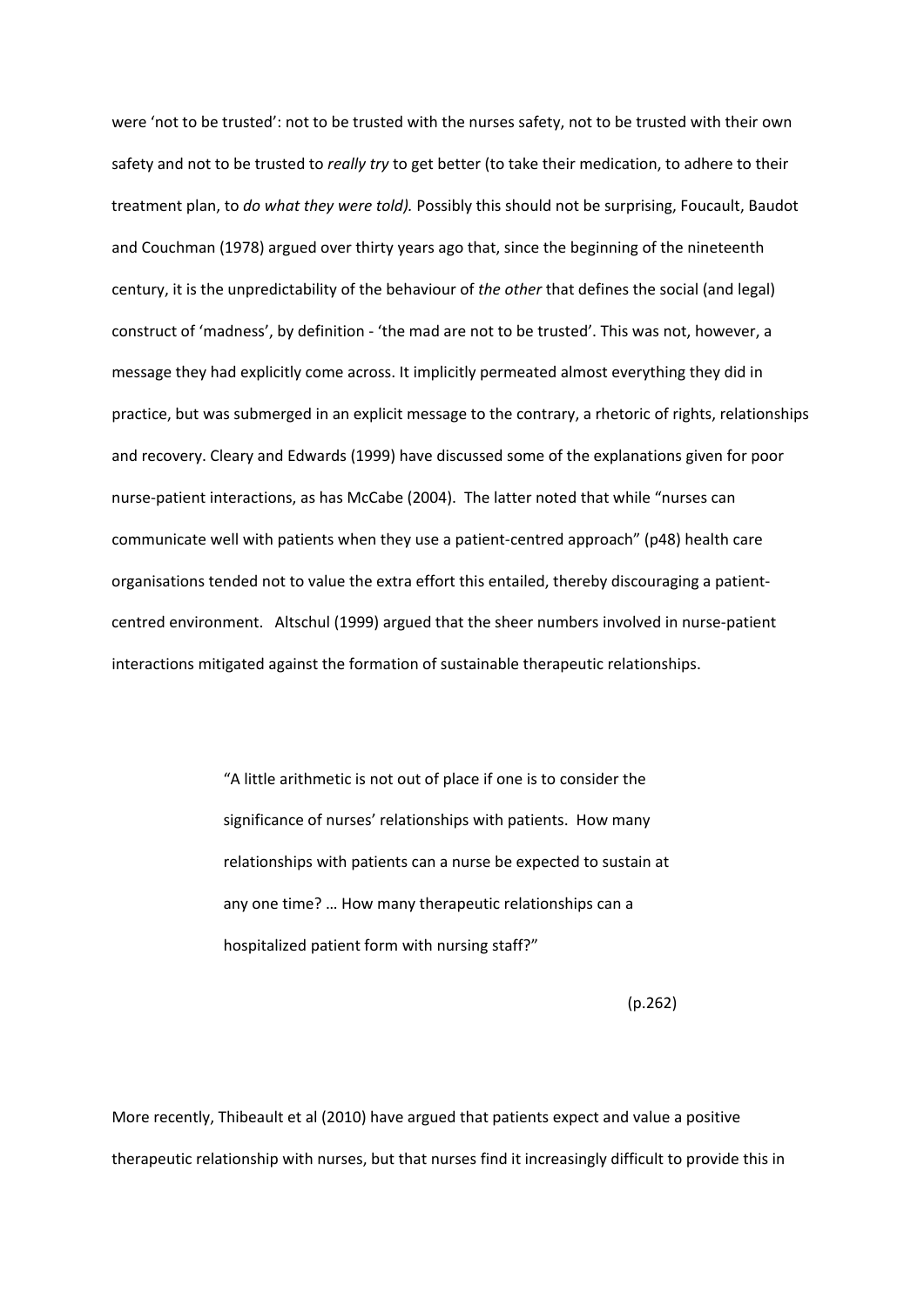the context of acute psychiatric care. Pazargadi et al (2015) note that the discrepancy between the ideal and actual therapeutic relationship evident in mental health nurse-patient interactions has become increasingly evident, and relate this to "cost-driven, technocratic care environments [which] often reduce the time for establishing an interactional nurse–patient relationship" (p552). Thus, it came as a shock to many of these nurses when they discovered what happened when they did, actually, begin to develop a trusting relationship with the people they worked with. This was a major breakthrough for these nurses; that you could really trust the client's you worked with, and they would respond positively. By *working with* the client the nurses were able to circumvent the problems of telling the client what to do and, through the adoption of a 'not knowing' stance (De Shazer et al, 1986), ask the client what they thought would be helpful and work with the ideas generated by the client. This sense of *joining* with the client in a spirit of *respect* and *genuine interest* was not a new concept to the participants in the study, what surprised them was that it was only once they had begun to practice in a SF manner that they realised how minimally their practice had endorsed these principles previously.

# **Limitations**

There are a number of limitations to this study. First of all, it could be argued that the study is merely a large‐scale course evaluation; however, this would be to miss the point of the study. What is being evaluated here is not the training course *per se*, but the changes in outlook and practice observed by the nurses who have completed the training. While the study is contextualised around one training course, this is not unusual in the literature (Bowles et al, 2001; Stevenson et al, 2003; Hosany et al, 2007; Chambers et al, 2013), and in this instance involves several cohorts of trainees across several different sites. Central to this study is the argument that educating someone in a therapeutic approach is more than simply enabling them to deliver a set of techniques; education must in some way 'change' the practitioner in order that they can make a different therapeutic use of self in relation to clients. It is that change that this study seeks to explore. Secondly, the participants in the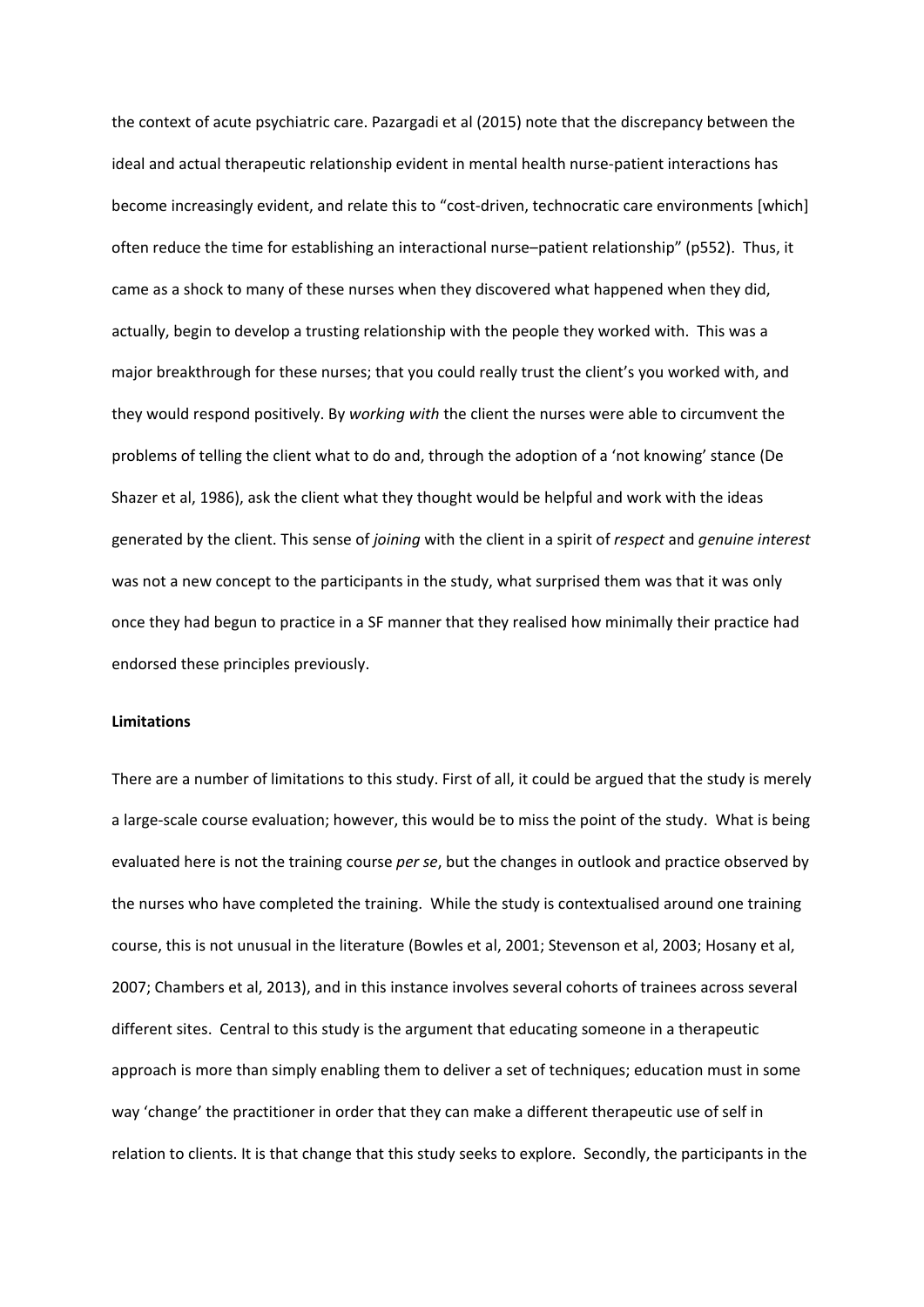study were self‐selecting, leading to a potential selection bias in recruitment to the study, skewed in the direction of those who had found the training experience worthwhile. For this reason we do not suggest that training in SFBT is of value to all nurses, but only to some nurses and, indeed, this is the first time this distinction has been made. Thirdly, the study is limited to mental health nurses' own perceptions, and in particular to mental health nurses practicing in Scotland. Further research is required to establish if the experience described here is similar to the experience of nurses across the domains of professional practice and across geographical boundaries.

### **Clinical implications**

While not all nurses will practice as 'mental health therapists' (not even all mental health nurses will practice in this way) there is potential that the central attributes of training in SFBT – solution focused interactions ‐ can help nurses practise in a manner that is congruent with UK and Scottish Government directives (Department of Health, 2010; Scottish Executive, 2006), professional standards (Nursing and Midwifery Council, 2015) and best practice guidelines (NHS Education for Scotland, 2011; Scottish Recovery Network, 2013) for nursing. More than that, training in solution focused interactions may enable nurses to use their professional skills in a positive manner to the benefit of the patient/client's they are working with, providing them with a practice paradigm which enables them to provide co-operative, egalitarian and concordant care, focusing their attention on the patient's/client's strengths and assets as opposed to their faults and deficits, and providing them with a framework to promote a real patient recovery.

# **Conclusion**

A prolonged training in SFBT can have a significant and sustained effect on the practice and professional identity of mental health nurses. Further research is required to explore whether these changes are replicated in other training situations and in other locations. Most importantly, high quality research is now required to explore the consequence of the changes experienced by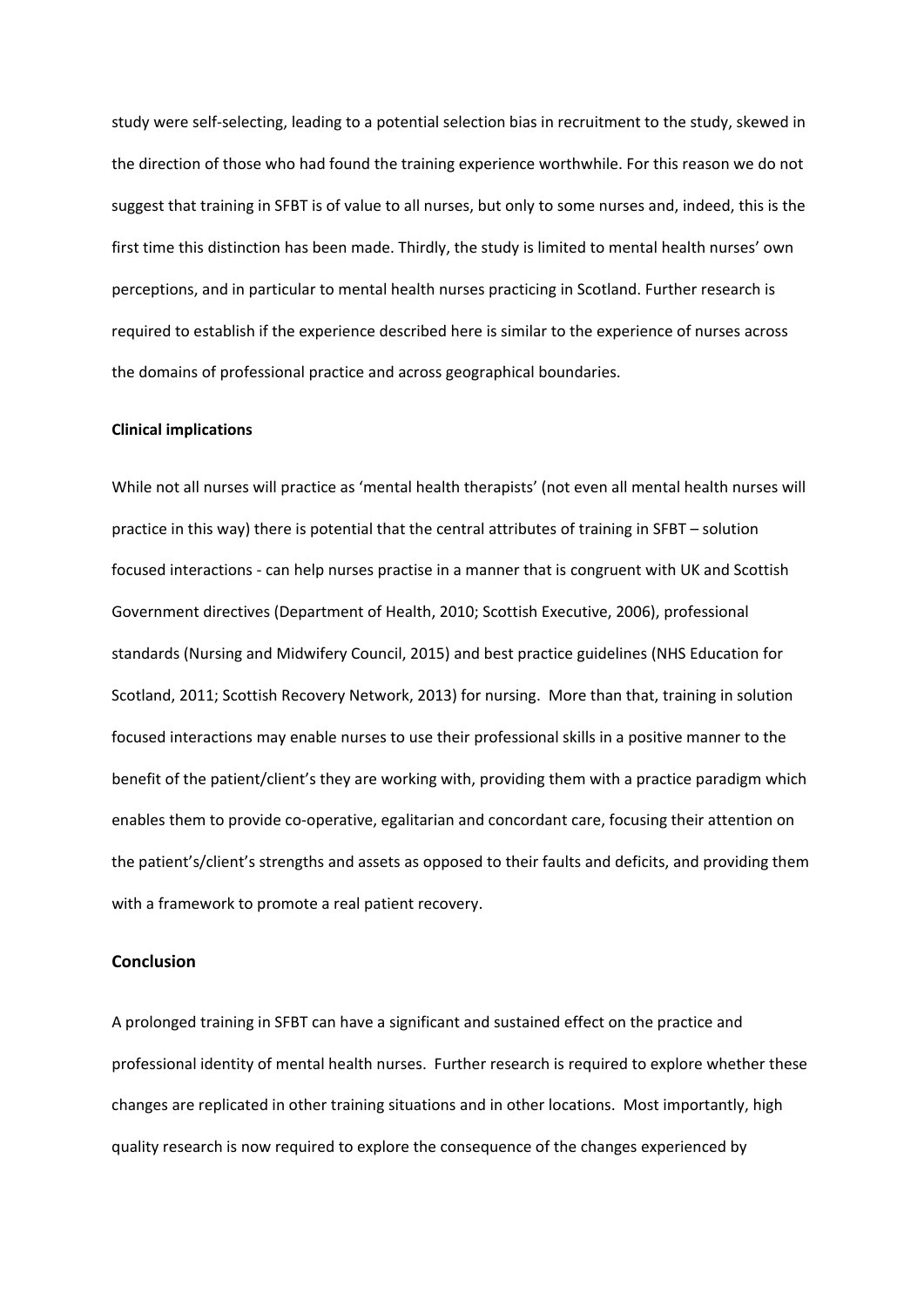practitioners on their clinical practice from the client/patient's perspective. There is also a need for further research to explore whether similar outcomes to those found in this study would emerge from a study being replicated with nurses who have completed a much briefer training experience such as the two- to four-day training events described in much of the literature.

# **Acknowledgements**

*The authors acknowledge all the participants who were involved in the study.*

# **References**

Altschul, A. 1999. Editorial. *Journal of Psychiatric and Mental Health Nursing*; (6): 261 – 263.

Bateson, G. 1972. *Steps to an Ecology of Mind*. Ballantine Books, New York.

Bavelas, J., De Jong, P., Franklin, C., Froerer, A., Gingerich, W., Kim, J., Korman, H., Langer, S., Yee Lee, M., McCollum, E. E., Smock Jordon, S., Trepper, T. S. 2013. *Solution Focused Therapy Treatment Manual for Working with Individuals, 2nd Version.* Solution Focused Brief Therapy Association [Online]. Available from: http://www.sfbta.org/research.html. [Accessed 17 October 2016.]

Bliss, E. V. 2014. Solution Focused Formulation. *InterAction: The journal of solution focus in organisations*. 6 (2): 8 – 22.

Bowles, N., Mackintosh, C., Torn, A. 2001. Nurses' communication skills: an evaluation of the impact of solution‐focused communication training. *Journal of Advanced Nursing*; 36(3): 347 ‐ 354.

BRIEF. 2008. *BRIEF Solution Focused Certificates.* [online]. Brief. London. Available from: https://www.brief.org.uk/courses/brief‐solution‐focused‐certificates [Accessed 17 October 2016].

Chambers, M., Gillard, S., Turner, K., Borschmann, R. 2013. Evaluation of an educational practice development programme for staff working in mental health inpatient environments. *Journal of Psychiatric and Mental Health Nursing; 20: 362 – 373.*

Cleary, M., Edwards, C. 1999. 'Something always comes up': nurse‐patient interaction in an acute psychiatric setting. *Journal of Psychiatric and Mental Health Nursing*; 6 (6): 469 – 477.

Colaizzi, P. 1978. Psychological research as the phenomenologist views it. In: R. Valle and M. King (Eds*), Existential‐phenomenological alternatives for psychologists.* Oxford University Press, Oxford.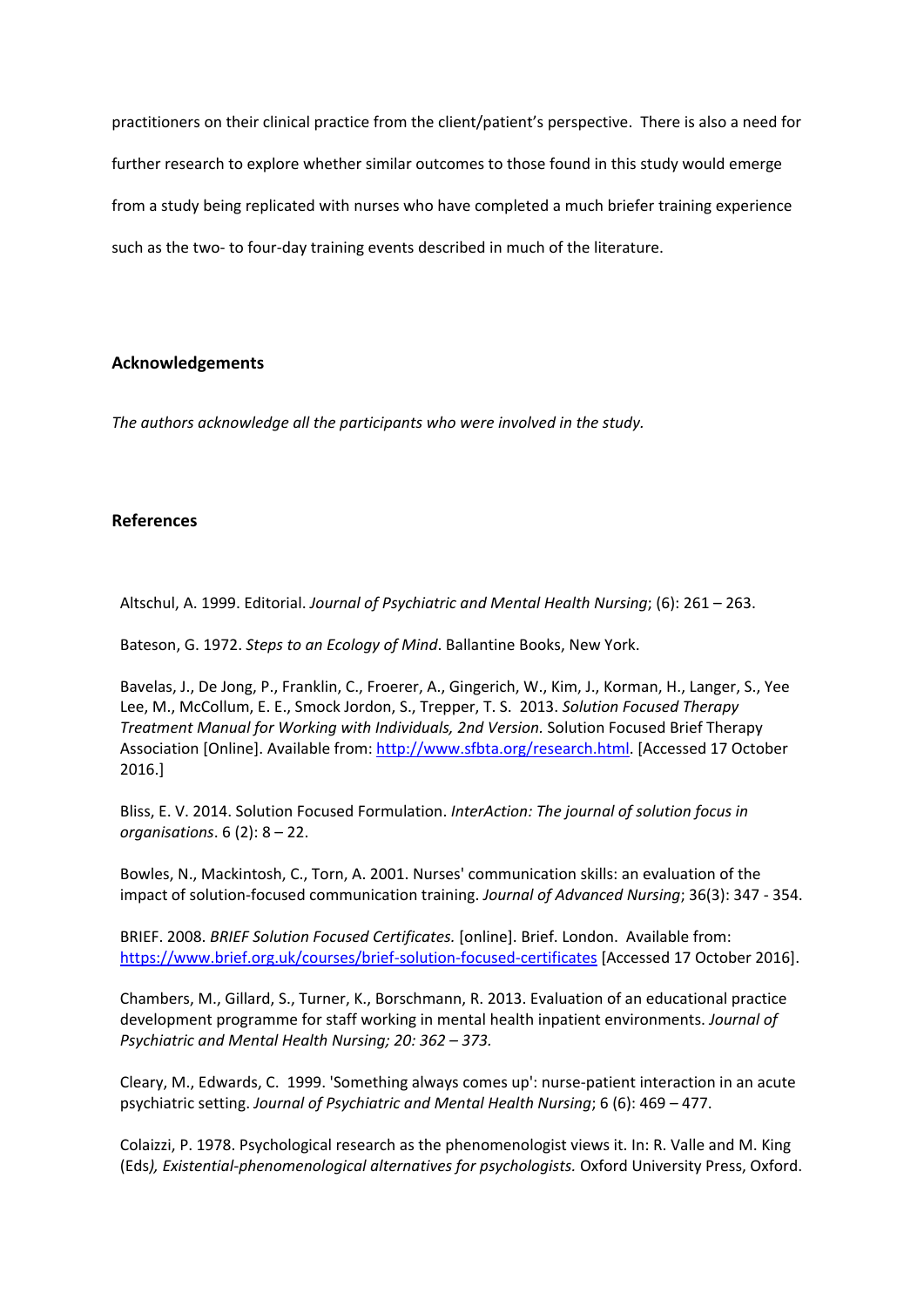De Jong, P., & Berg, I. K. (1998). Interviewing for solutions. Pacific Grove, CA, USA: Brooks/Cole.

De Shazer, S. 1985. *Keys to Solution in Brief Therapy*. W.W. Norton, New York.

De Shazer, S., Berg, I. K., Lipchik, E., Nunnally, E., Molnar, A., Gingerich, W., Weiner‐Davis, M. 1986. Brief therapy: focused solution development. *Family Process*; 25 (2): 207 ‐ 222.

Department of Health, 2010. *Equity and Excellence: Liberating the NHS*. The Stationary Office, Norwich.

Foucault, M., Baudot, A., Couchman, J. 1978. About the Concept of the "Dangerous Individual" in 19th Century Legal Psychiatry. *International Journal of Law and Psychiatry*; 1 (1): 1 – 18.

Gingerich, W.J., Kim, J. S., MacDonald, A. J. 2012. Solution‐Focused Brief Therapy outcome research. In C. Franklin, T. S. Trepper, W. J. Gingerich, E.E. McCollum (Eds), *Solution‐Focused Brief Therapy: A handbook of evidence‐based practice*. New York: Oxford University Press, pp. 95‐111.

Hillyer, D. 1996. Solution oriented questions: an analysis of a key intervention. *Journal of the American Psychiatric Nurses Association*; 2 (1): 3 ‐ 10.

Hosany, Z., Wellman, N., Lowe, T. 2007. Fostering a culture of engagement: a pilot study of the outcomes of training mental health nurses working in two UK acute admission units in brief solution‐focused therapy techniques. *Journal of Psychiatric and Mental Health Nursing;* 14: 688 ‐ 695.

Iveson, C. 2002. Solution‐focused brief therapy. *Advances in Psychiatric Treatment*; 8: 149 ‐ 157.

Johnson, L. D., & Shaha, S. (1996). Improving quality in psychotherapy. Psychotherapy, 33, 225‐ 236.

Kim, J. S. 2008. Examining the effectiveness of solution-focused brief therapy: a meta-analysis. *Research on Social Work Practice*; 18 (2): 107 ‐ 116.

Knekt, P., Lindfors, O., Laaksonen, M. A., Renlund, C., Haaramo, P., Harkanen, T., & Virtala, E. (2011). Quasi-experimental study on the effectiveness of psychoanalysis, long-term and shortterm psychotherapy on psychiatric symptoms, work ability and functional capacity during a 5‐year follow‐up. Journal of Affective Disorders, 132, 37–47.

Lunt, N., Fouché, C. 2010. Practitioner Research, Ethics and Research Governance. *Ethics and Social Welfare*; 4 (3): 219 ‐ 235.

Macdonald, A, 2016. *Solution‐focused brief therapy evaluation list – 15/06/16*. [Online] Available from: http://www.solutionsdoc.co.uk/sft.html. [Accessed 17 October 2016].

Macdonald, A. 2011. *Solution‐Focused Therapy: Theory, Research & Practice*. 2nd ed. Sage, London.

McCabe, C. 2004. Nurse‐patient communication: an exploration of patients' experiences. *Journal of Clinical Nursing*; 13 (1): 41 – 49.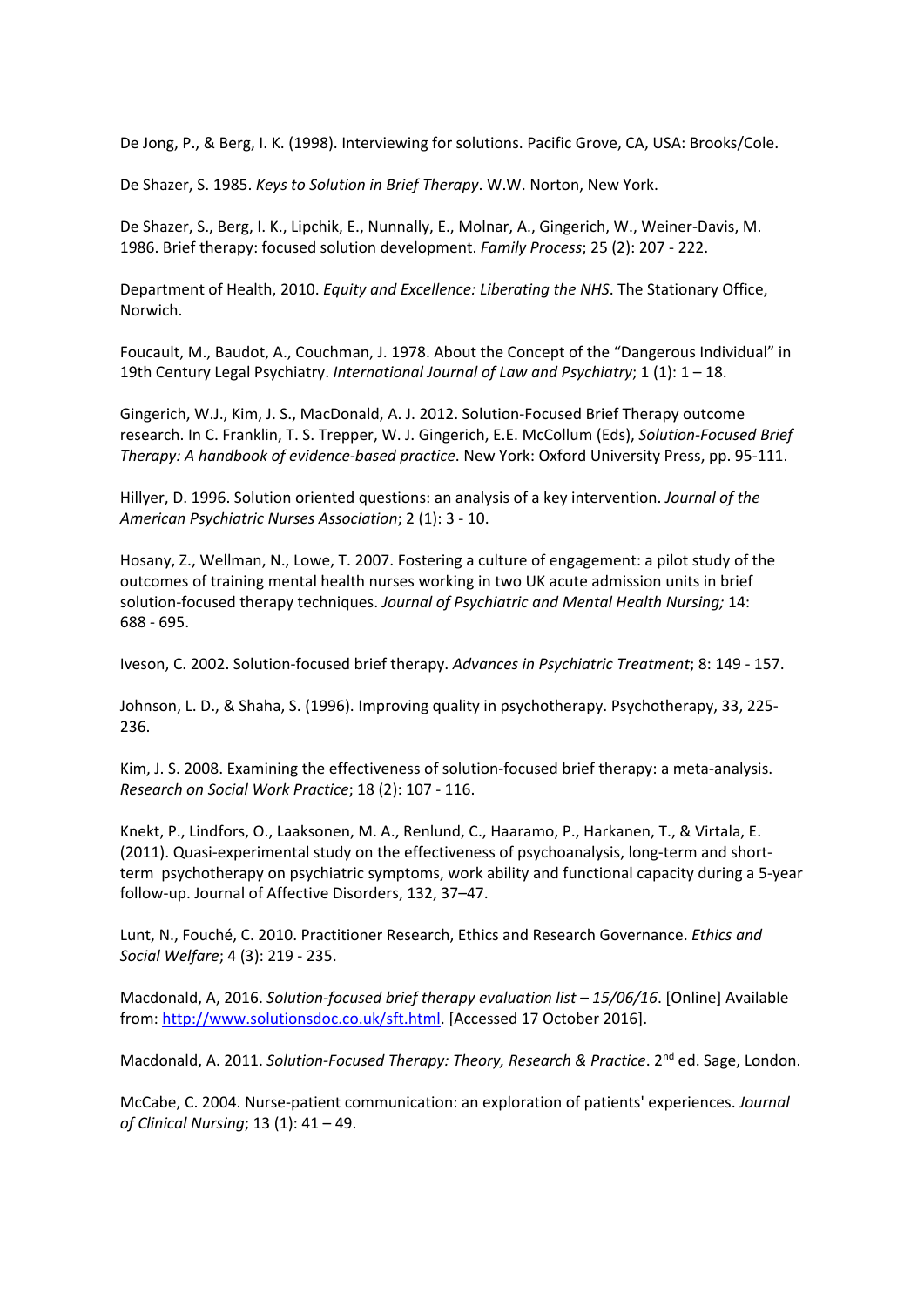Mccormack, B. 2009. Practitioner Research. In: Hardy, S., Titchen, A., McCormack, B., Manley, K. (eds.) *Revealing Nursing Expertise Through Practitioner Inquiry*. Wiley‐Blackwell, Chichester.

Montgomery, C., Webster, D. 1994. Caring, Curing And Brief Therapy: A model for nurse psychotherapy. *Archives of Psychiatric Nursing*; 8 (5): 291 ‐ 297.

NHS Education for Scotland, 2011. *The 10 Essential Shared Capabilities for Mental Health Practice: Learning Materials (Scotland)*. NHS Education for Scotland, Edinburgh.

Nursing and Midwifery Council, 2015. *The Code: Professional standards of practice and behaviour for nurses and midwives*. Nursing and Midwifery Council, London.

Pazargadi, M. Fereidooni Moghadam, M., Fallahi Khoshknab, M., Alijani Renani, H., Molazem, Z. 2015. The Therapeutic Relationship in the Shadow: Nurses' Experiences of Barriers to the Nurse– Patient Relationship in the Psychiatric Ward. *Issues in Mental Health Nursing*; 36 (7): 551 – 557.

Polkinghorne, D., E. 1995. Narrative configuration in qualitative analysis. *International journal of qualitative studies in education*; 8 (1): 5‐ 23.

Popescu, B. 2005. Paradigm Shift In The Therapeutic Approach: An overview of solution‐focused brief therapy. *Europe's Journal of Psychology* [Online]. Available from: http://ejop.psychopen.eu/article/view/344/html . [Accessed 17 October 2016.]

Scottish Executive. 2006. Rights, *Relationships and Recovery: the report of the national review of mental health nursing in Scotland*. Scottish Executive, Edinburgh.

Scottish Recovery Network, 2013. Scottish Recovery Indicator 2. [Online] Available at: http://www.sri2.net/. [Accessed 17 October 2016].

Smith, S. 2010. A preliminary analysis of narratives on the impact of training in solution‐focused therapy expressed by students having completed a 6‐month training course. *Journal of Psychiatric and Mental Health Nursing*; 17: 105 – 110

Smith, S., W. 2015. *BECOMING: an analysis of narratives describing the experiences of nurses who have undertaken training in solution focused brief therapy*. Available from OpenAIR@RGU. [online]. Available at: http://openair.rgu.ac.uk. [Accessed 17 October 2016.]

Stevenson, C., Jackson, S., Barker, P. 2003. Finding solutions through empowerment: a preliminary study of a solution‐oriented approach to nursing in acute psychiatric settings. *Journal of Psychiatric and Mental Health Nursing*; 10: 688 – 696.

Thibeault, C., Trudeau, K., d'Entremont, M., Brown, T. 2010. Understanding the Milieu Experiences of Patients on an Acute Inpatient Psychiatric Unit. *Archives of psychiatric nursing;* 24 (4): 216 ‐ 226.

Trepper, T. S., Dolan, Y., Mccollum, E. E., Nelson, T. 2006. Steve De Shazer and the future of solution‐focused therapy. *Journal of Marital and Family Therapy*; 32 (2): 133 ‐ 139.

Trepper, T. S., Franklin, C. 2012. The future of research in Solution‐Focused Brief Therapy. In C. Franklin, T. S. Trepper, W. J. Gingerich, E.E. McCollum (Eds), *Solution‐Focused Brief Therapy: A handbook of evidence‐based practice*. New York: Oxford University Press, pp. 405‐412.